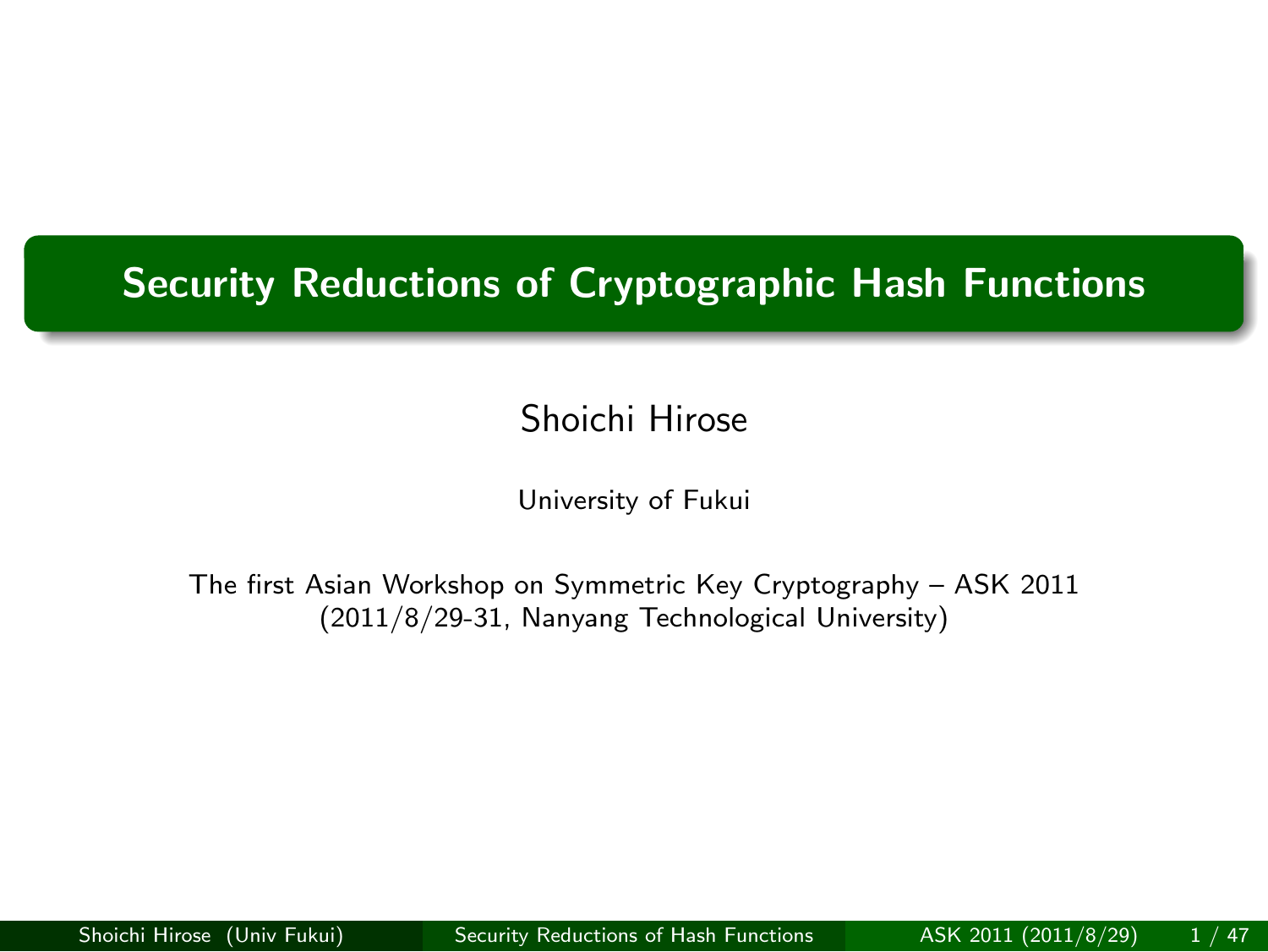# **Cryptographic Hash Function**

 $H: \{0, 1\}^* \to \{0, 1\}^n$ 

#### Properties

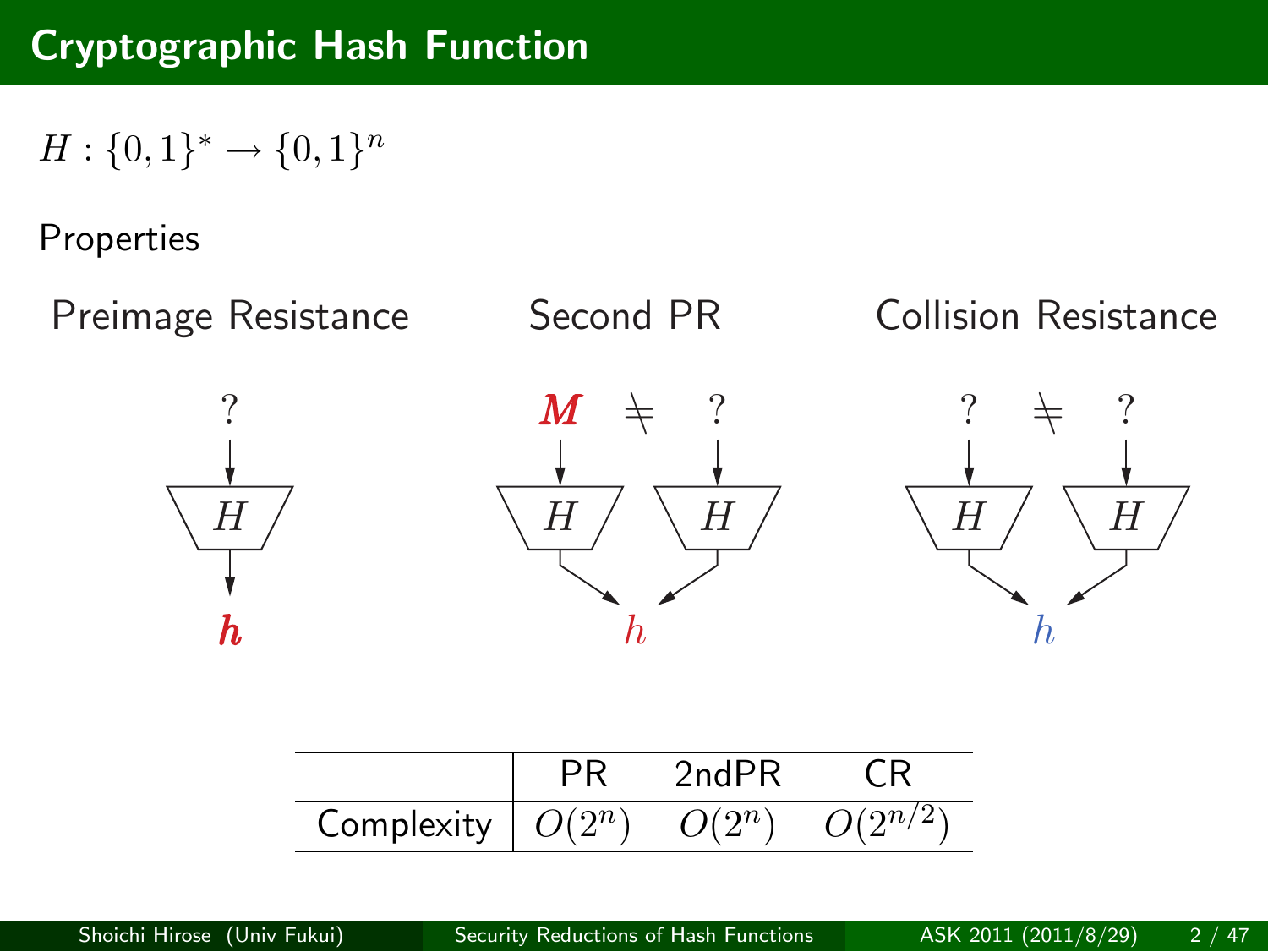#### **Iterated Hash Function (Merkle-Damgård)**

- Compression function  $F: \{0, 1\}^n \times \{0, 1\}^b \rightarrow \{0, 1\}^n$
- Initial value  $IV \in \{0, 1\}^n$

Input *M ∈ {*0*,* 1*} ∗*

$$
M \longrightarrow \longrightarrow
$$
 padding\n
$$
IV \longrightarrow F \longrightarrow F \longrightarrow F \longrightarrow H(M)
$$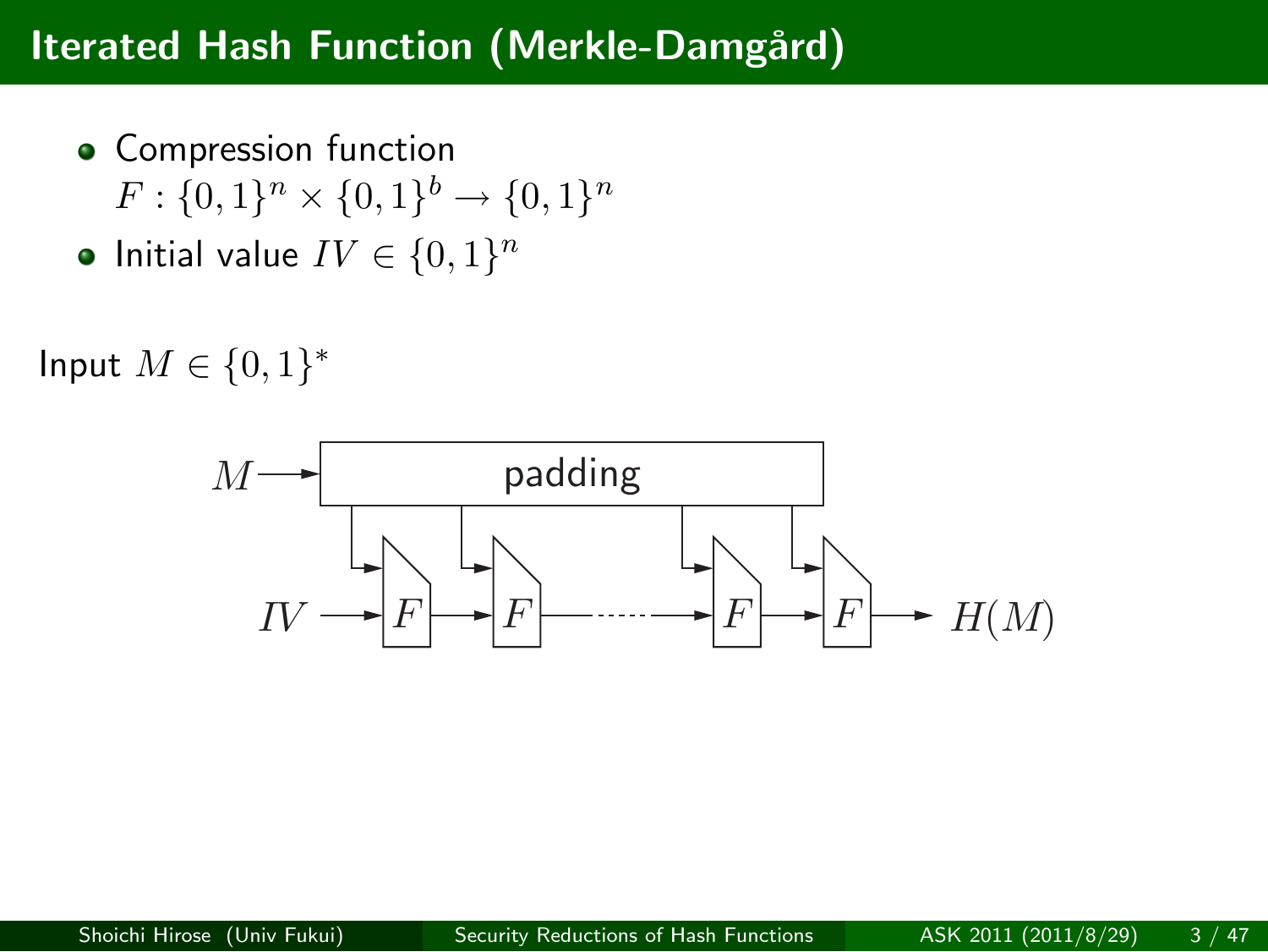#### **CR Preservation**

 $F: \{0,1\}^n \times \{0,1\}^b \rightarrow \{0,1\}^n$  Compression function

*F* is collision-resistant  $(CR) \Rightarrow H$  is  $CR$ 

[Damgård 89]

$$
\bullet \ \text{If } b \geq 2
$$



**1** If  $b = 1$ , then prefix-free encoding is done for inputs.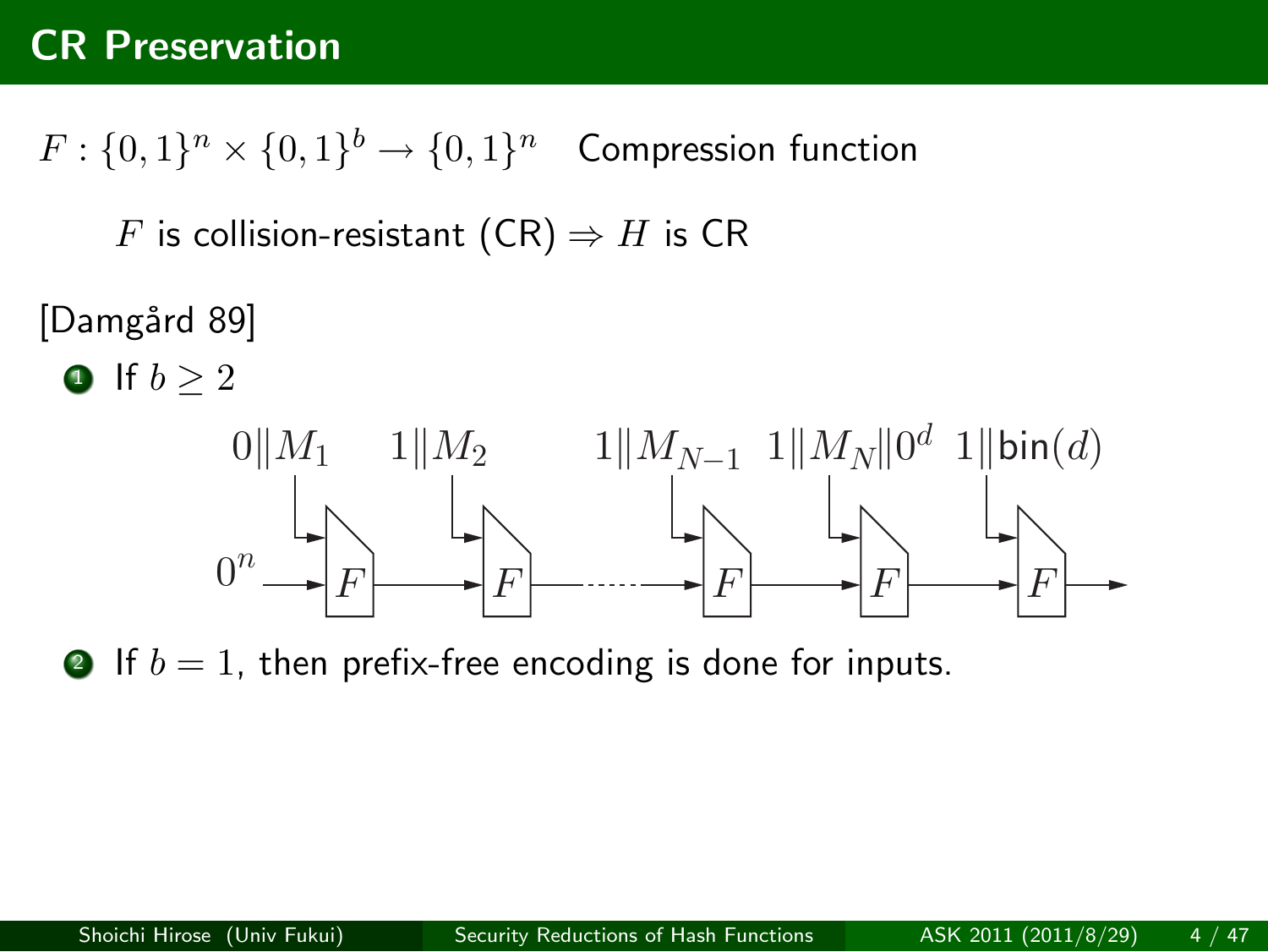#### **Compression Function Construction**

#### Customized (1990–)

- MD*x* family
	- MD4, MD5; RIPEMD-160; SHA-1, SHA-224/256/384/512
- Whirlpool
- SHA-3 candidates

#### Using a block cipher

- $\bullet$  Single block length (SBL): output-length  $=$  block-length
- Double block length (DBL): output-length = 2 *×* block-length

SHA-1/2 DM mode using a dedicated block cipher SHACAL-1/2 Whirlpool MP mode using a dedicated block cipher W

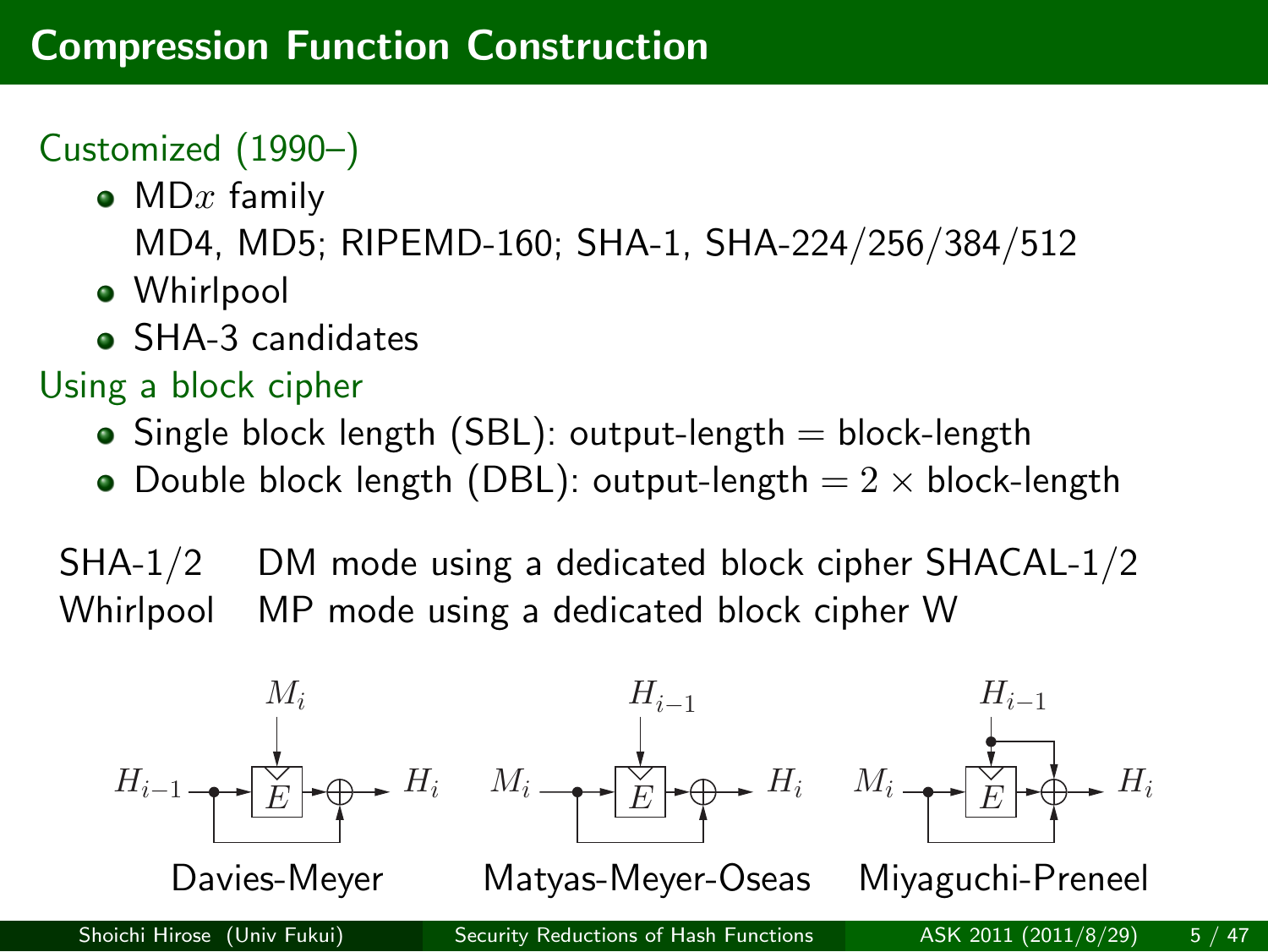### **Outline**

- Hash function using block cipher Single/Double-block-length constructions
- Multi-property preservation
- Security properties of hash-function family
- Cryptographic scheme using CR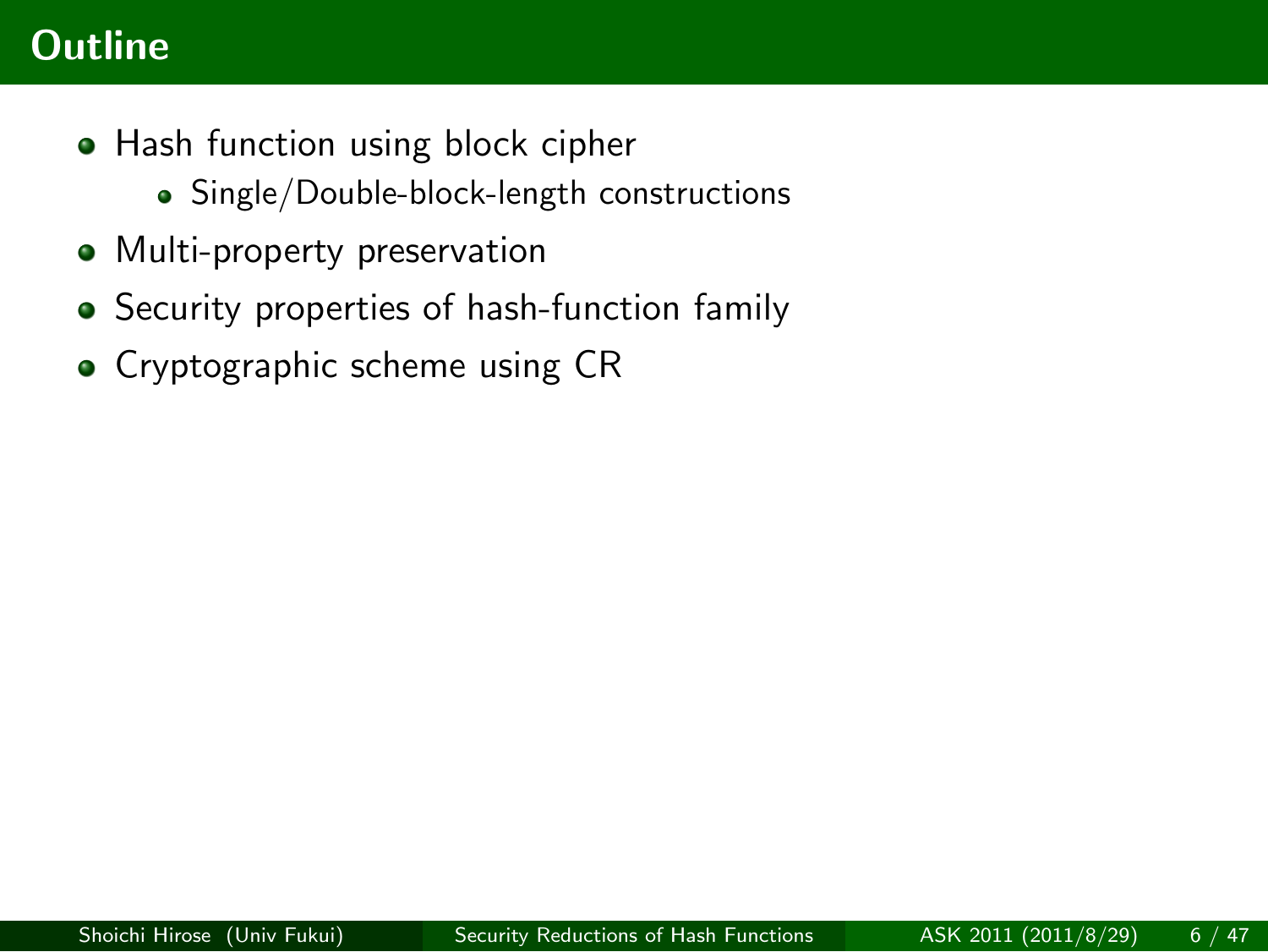#### **Rate**

A measure of efficiency of a hash function using a block cipher *E*

rate = 
$$
\frac{b}{n \times k}
$$
  
\n
$$
M_i \xrightarrow{b} \qquad k
$$
  
\n
$$
H_{i-1} \longrightarrow \overbrace{h \xrightarrow{b} E}^{k} \cdots \qquad h \xrightarrow{b} H_i
$$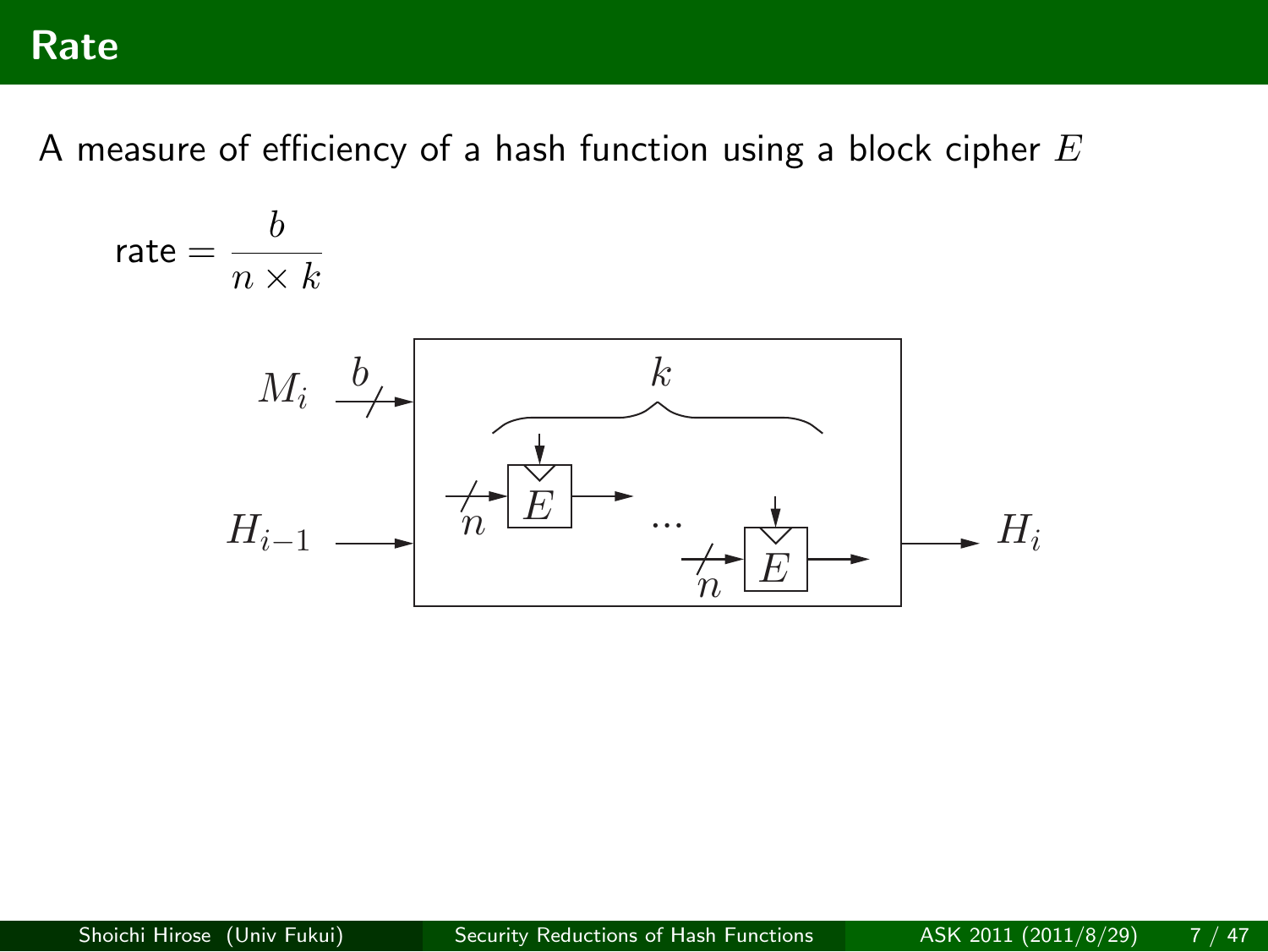# **PGV Model [Preneel, Govaerts, Vandewalle 93]**

Model for SBL construction

$$
H_{i-1} \longrightarrow \begin{array}{c} k & z \\ k & \downarrow \\ E & \downarrow \end{array}
$$

$$
H_{i-1} \longrightarrow x \longrightarrow \begin{array}{c} k & z \\ k & \downarrow \\ E & \downarrow \end{array}
$$

$$
H_i
$$

$$
E: \{0,1\}^n \times \{0,1\}^n \to \{0,1\}^n
$$
  

$$
x, k, z \in \{H_{i-1}, M_i, H_{i-1} \oplus M_i, const\}
$$

- $\bullet$  rate = 1
- $4^3 = 64$  modes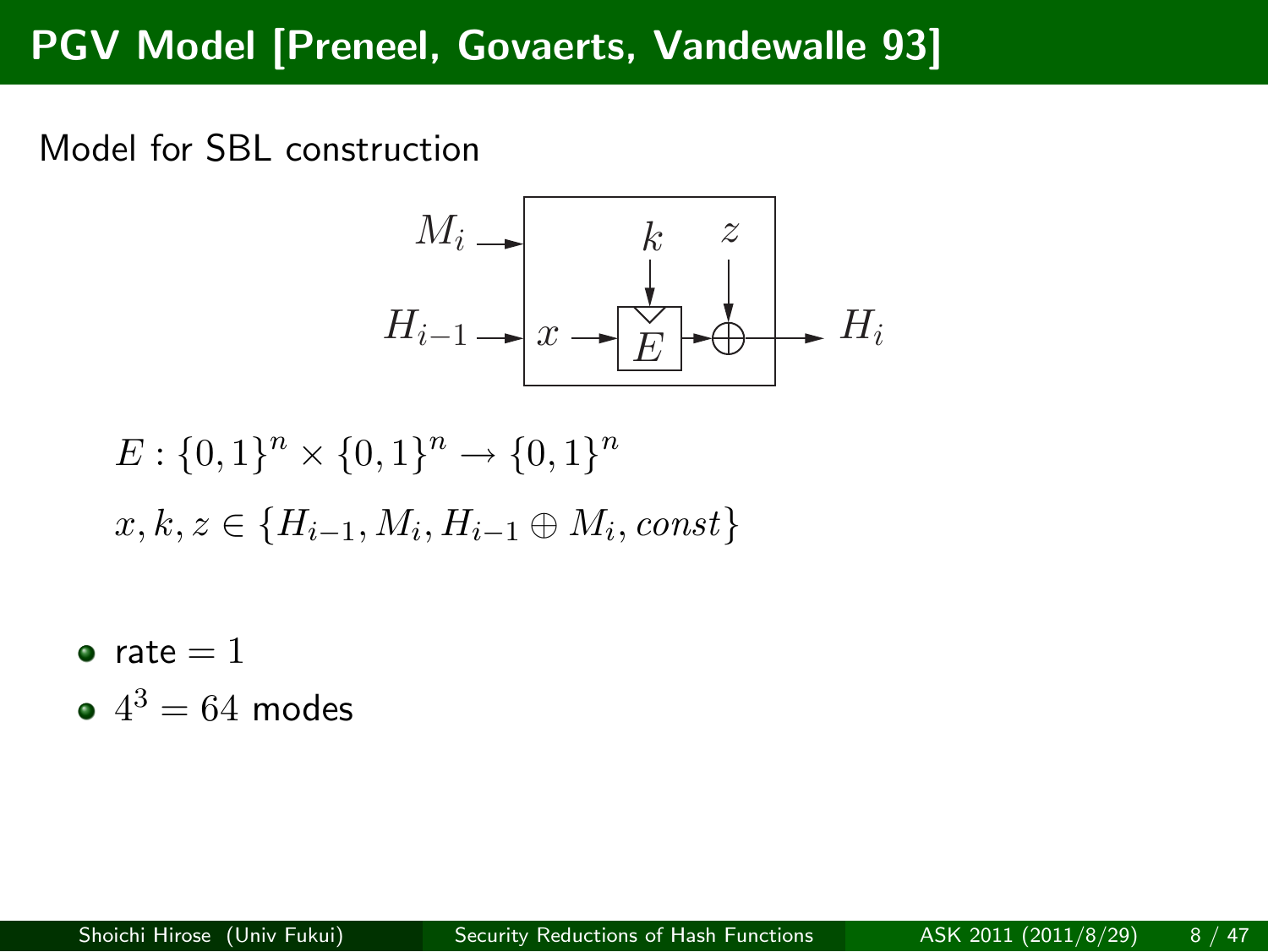#### **Security of PGV Modes**

[Preneel, Govaerts and Vandewalle 93]

- Security analysis against several generic attacks
- 12 modes are collision-resistant (CR).

[Black, Rogaway and Shrimpton 02]

- Provable security analysis in the ideal cipher model
- The same 12 modes are CR.
- $\bullet$  Other 8 modes are CR with Merkle-Damgård domain extension.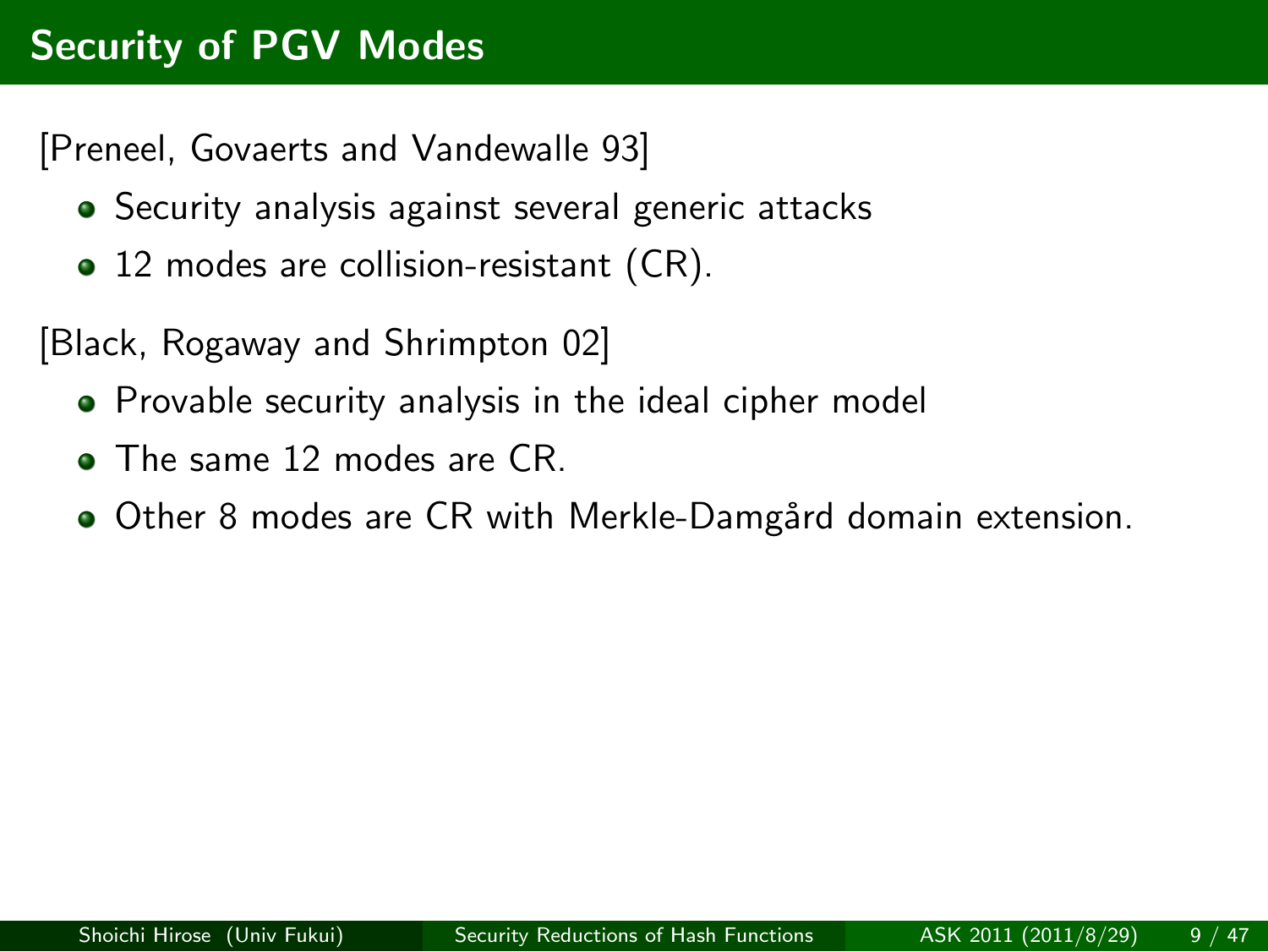# **12 PGV Modes**

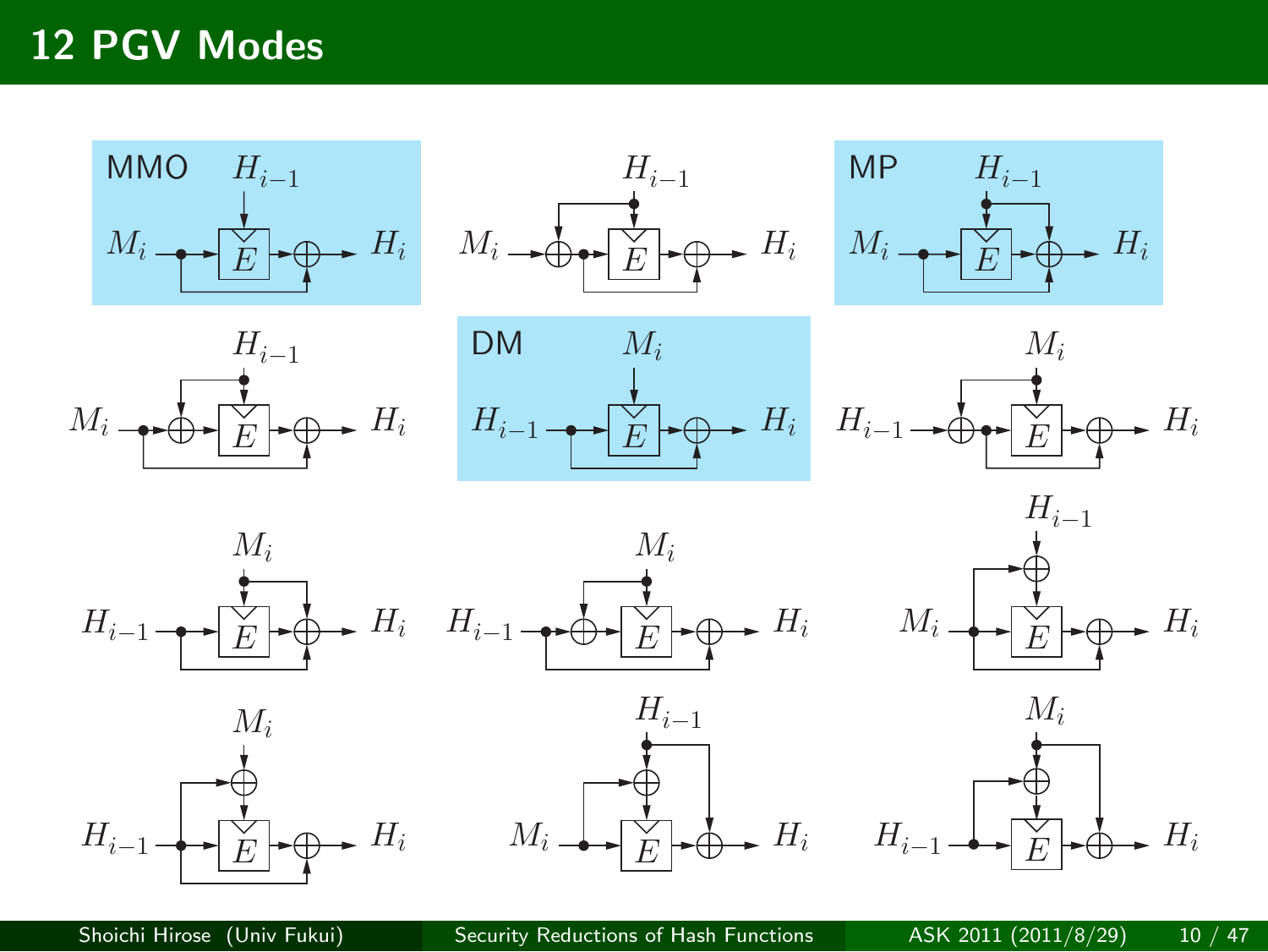# **8 PGV Modes**

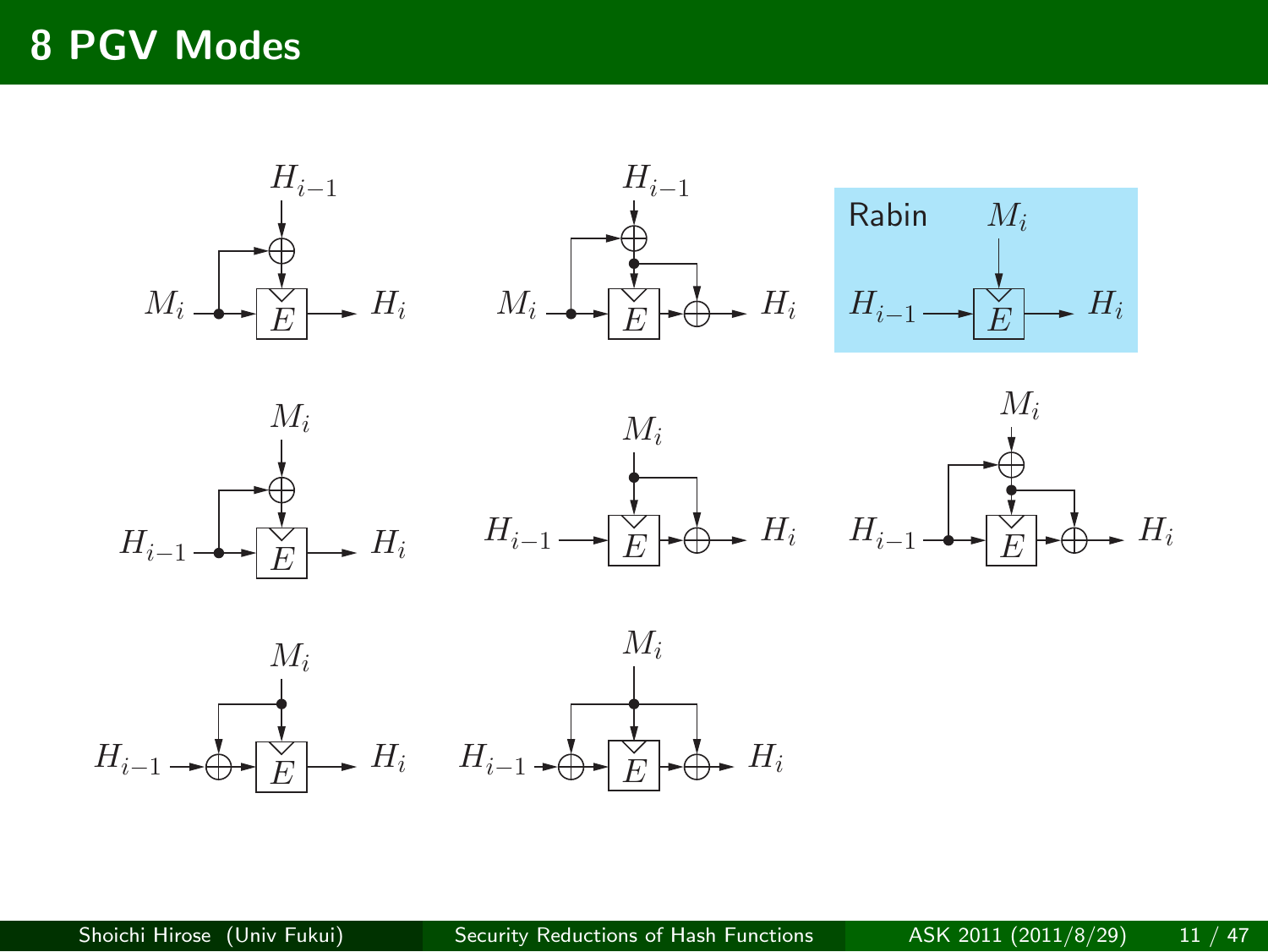#### **Ideal Cipher Model**

Let *E* be an (*n, κ*) block cipher:

 $E: \{0, 1\}^n \times \{0, 1\}^n \to \{0, 1\}^n$ .

For each key *k*, *E*(*k, ·*) is an **invertible random permutation**.

*E* is evaluated by two kinds of **oracle queries**:

| oracle $\parallel$ | query             | answer     |
|--------------------|-------------------|------------|
| $F_{i}$            | (key, plaintext)  | ciphertext |
|                    | (key, ciphertext) | plaintext  |

Provable security in the ideal cipher model

covers cryptanalysis not using intenal structure of *E*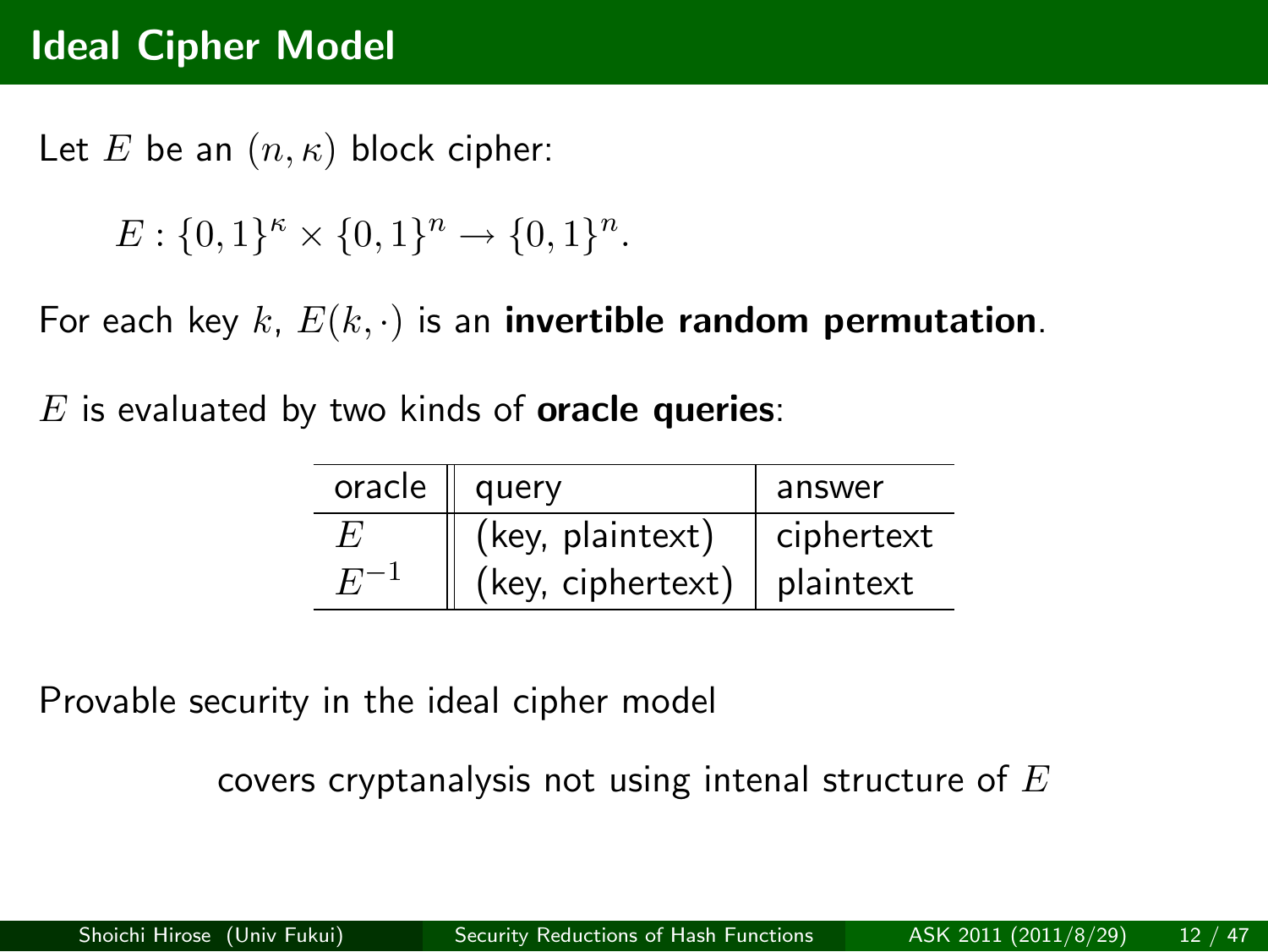#### **Idea of the Proof**

The DM mode is CR in the ideal cipher model [Merkle 89]

$$
H_{i-1} \xrightarrow{\begin{array}{c} M_i \\ k \\ \hline \text{E} \\ \text{E} \end{array}} H_i
$$

To compute  $H_i = x \oplus y$ , we ask

- $\bullet$   $(k, x)$  to  $E$ , and obtain random  $y$ , or
- (*k, y*) to *E−*<sup>1</sup> , and obtain random *x*

In both cases, *H<sup>i</sup>* is random.

Any collision attack is at most as effective as the birthday attack.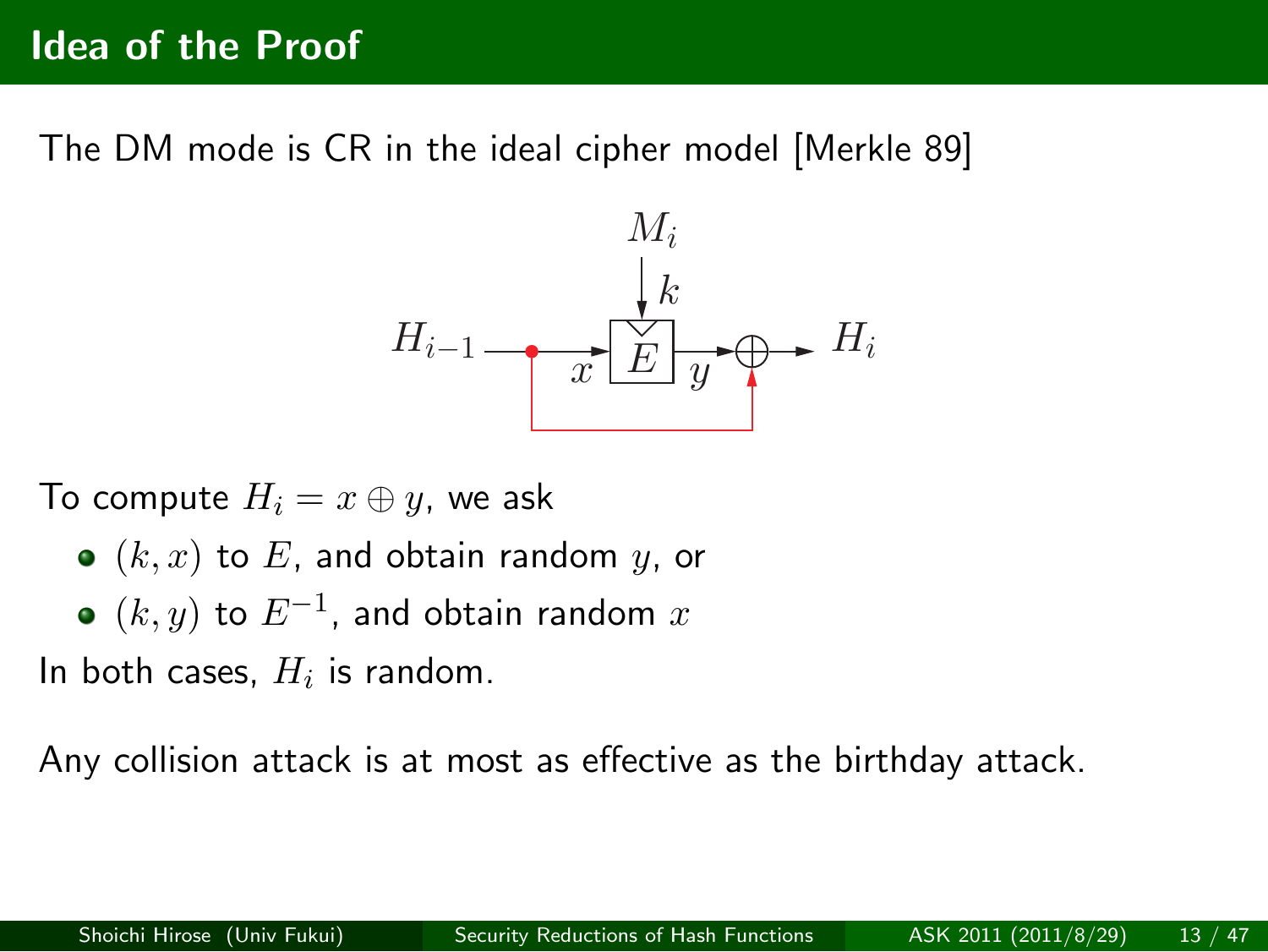#### **Stam Model (2009)**

 $E: \{0, 1\}^n \times \{0, 1\}^n \rightarrow \{0, 1\}^n$ 

$$
M \longrightarrow K
$$
\n
$$
V \longrightarrow C^{PRE} \longrightarrow K
$$
\n
$$
X \longrightarrow C^{POST} \longrightarrow W
$$

 $C^{AUX}(K, X, Y) = C^{POST}(C^{-PRE}(K, X), Y)$ 

The compression function is CR and PR if

- $C^{\mathrm{PRE}}$  is bijective.
- For all  $M$ ,  $V$ ,  $C^{POST}(M, V, \cdot) : Y \mapsto W$  is bijective.
- For all  $K$ ,  $Y$ ,  $C^{AUX}(K, \cdot, Y) : X \mapsto W$  is bijective.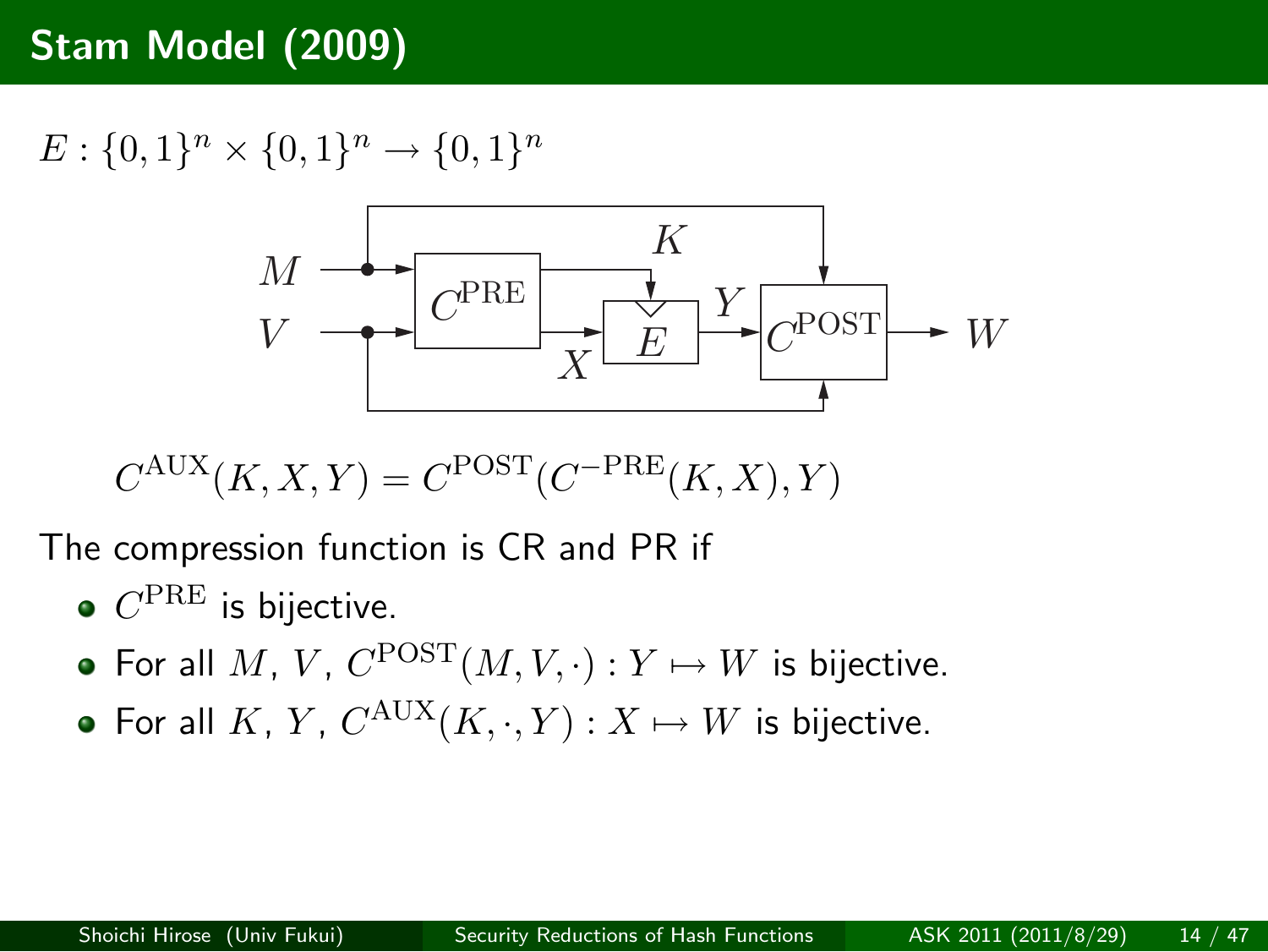#### **Why Discuss CR in the Ideal Cipher Model?**

An **almost** ideal cipher may not produce a CR compression function.

$$
E_k(x) = \begin{cases} x & \text{if } k = 00 \cdots 0 \text{ or } 11 \cdots 1 \\ R_k(x) & \text{otherwise} \end{cases}
$$
  
 $(R_k \text{ is a random permutation})$ 

There is a trivial collision of DM compression function using *E*:

$$
M = 00\cdots0
$$
  
\n
$$
H \longrightarrow \boxed{\overset{\downarrow}{E}} \longrightarrow 00\cdots0
$$
  
\n
$$
H \longrightarrow \boxed{\overset{\downarrow}{E}} \longrightarrow 00\cdots0
$$
  
\n
$$
H \longrightarrow \boxed{\overset{\downarrow}{E}} \longrightarrow 00\cdots0
$$

Similar examples can be constructed for 12 CR modes in PGV model.

#### [Simon 98]

A CR HF cannot be constructed with a black-box OW permutation.

| Shoichi Hirose (Univ Fukui) | Security Reductions of Hash Functions | ASK 2011 (2011/8/29) | 15 / 47 |
|-----------------------------|---------------------------------------|----------------------|---------|
|-----------------------------|---------------------------------------|----------------------|---------|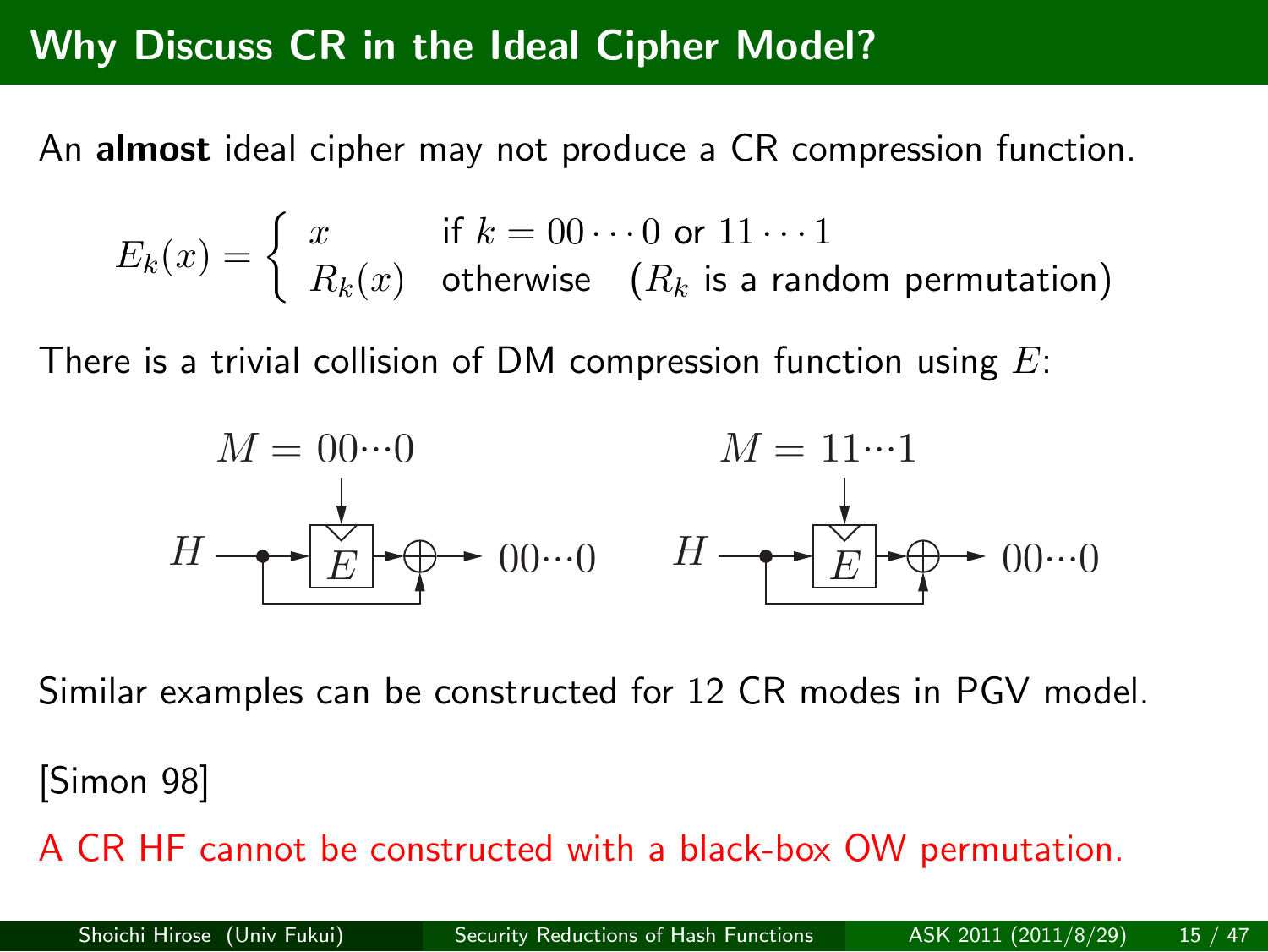### **DBL Hash Function: Motivation**

Any SBL hash function using AES is **not secure**.

- Output length is 128 bit.
- Complexity of birthday attack  $\approx 2^{64}$ .

Goal: DBL hash function using a block cipher with block-size *n*

Complexity of collision attack  $\approx 2^n$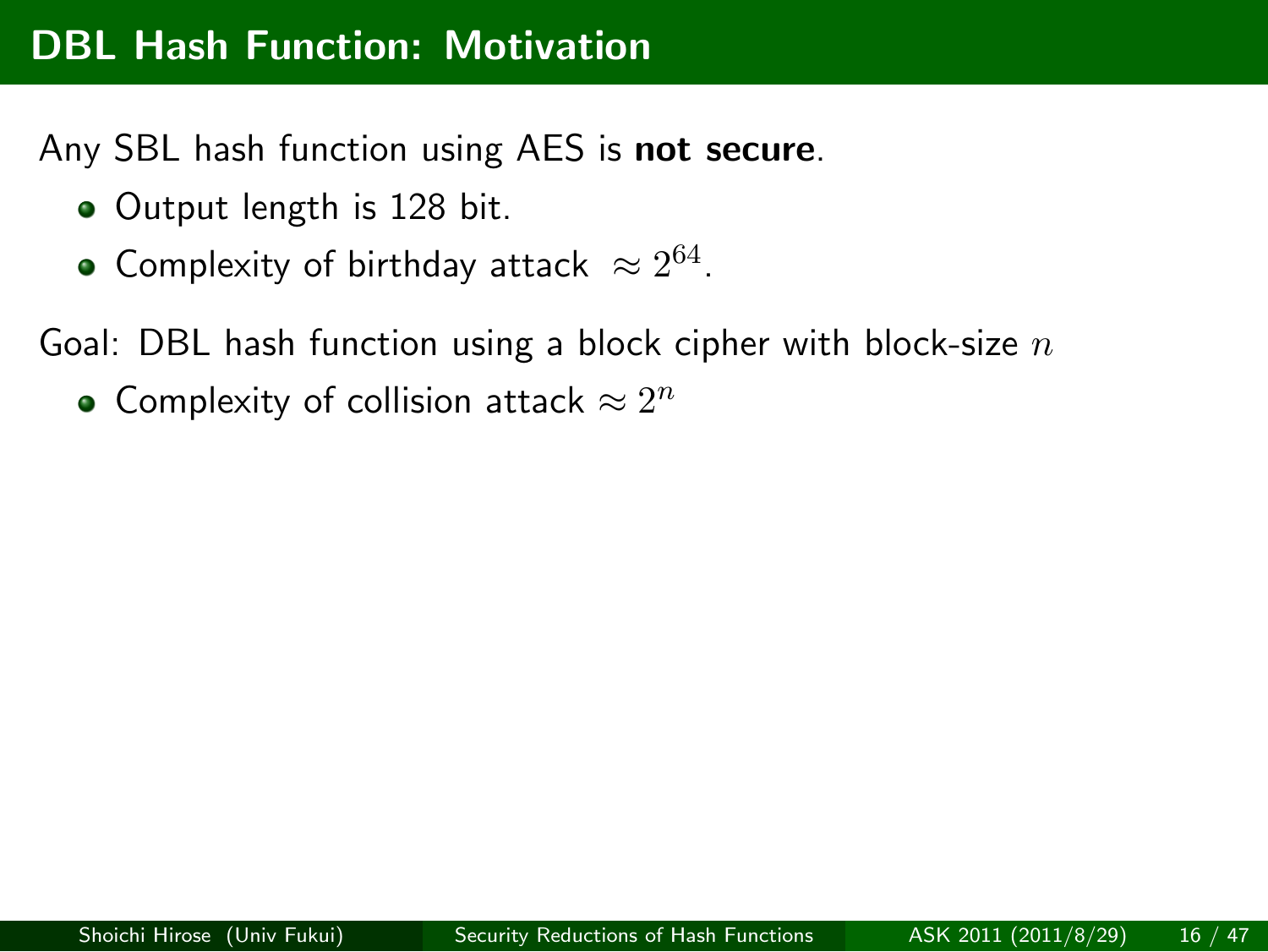#### **DBL Compression Functions: MDC-2 & MDC-4**

[Brachtl, Coppersmith, et.al. 88] Using an (*n, n*) block cipher

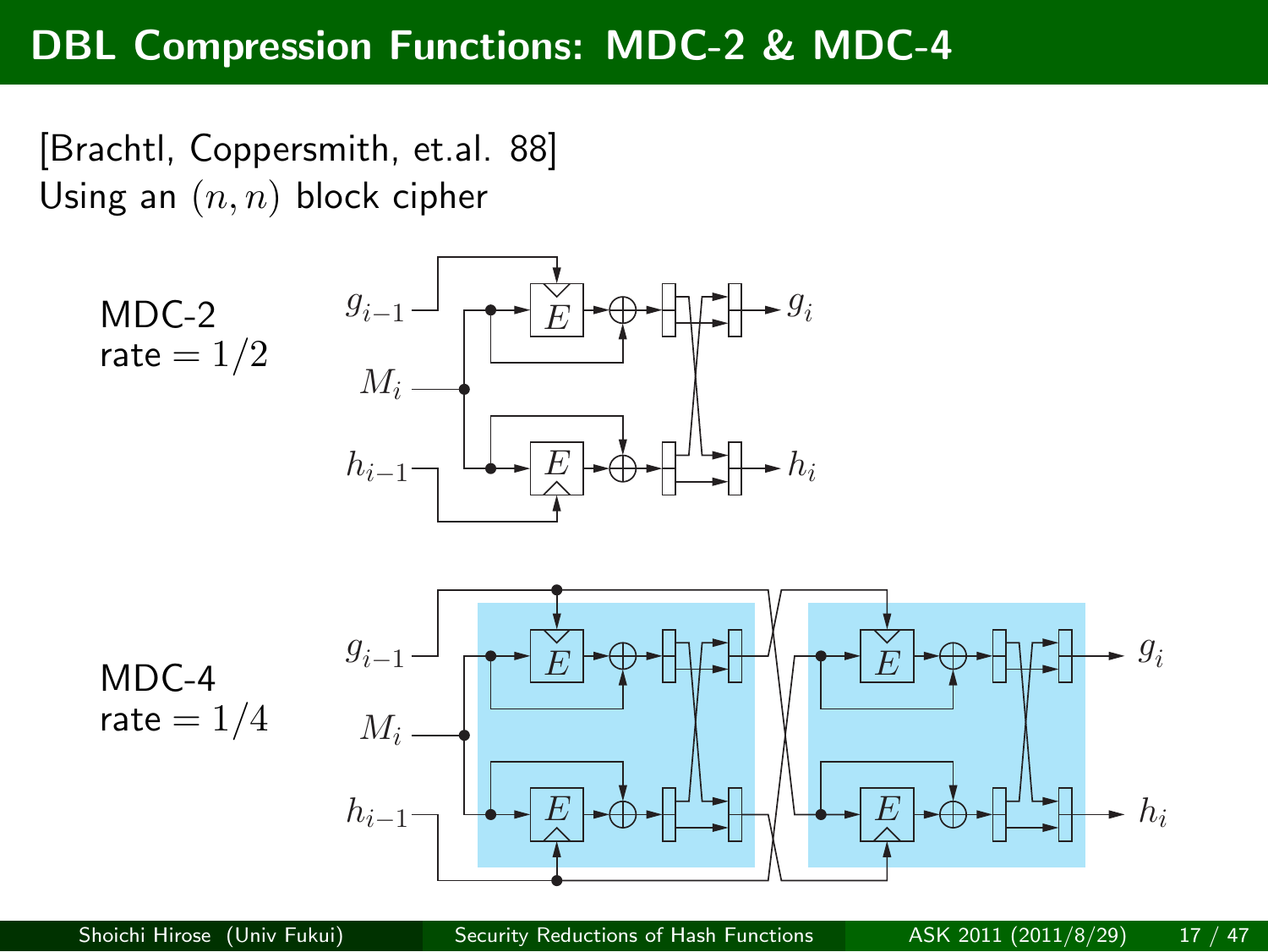# **DBL Compression Functions: Merkle 89**

Using DES or an (*n, n*) block cipher





Constants are fed into the key of *E*.

 $\frac{\text{rate} < 0.276}{\text{Shoichi Hirose (L)}}$ 

| Shoichi Hirose (Univ Fukui) | Security Reductions of Hash Functions | ASK 2011 (2011/8/29) | 18 / 47 |
|-----------------------------|---------------------------------------|----------------------|---------|
|-----------------------------|---------------------------------------|----------------------|---------|

T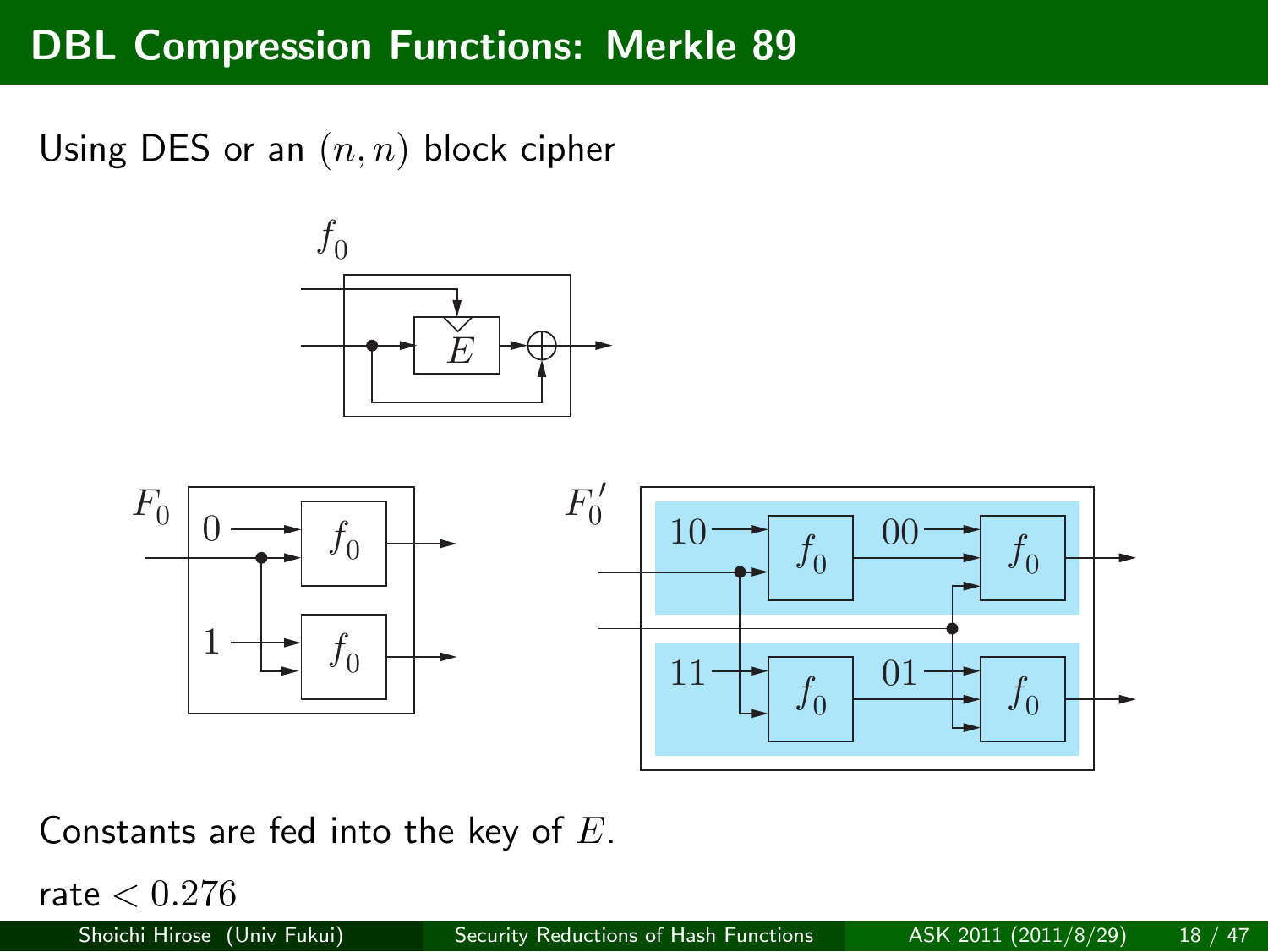#### **DBL Compression Functions: Abreast-/Tandem-DM**

[Lai, Massey 92]

Using an (*n,* 2*n*) block cipher (*n*-bit plaintext, 2*n*-bit key)



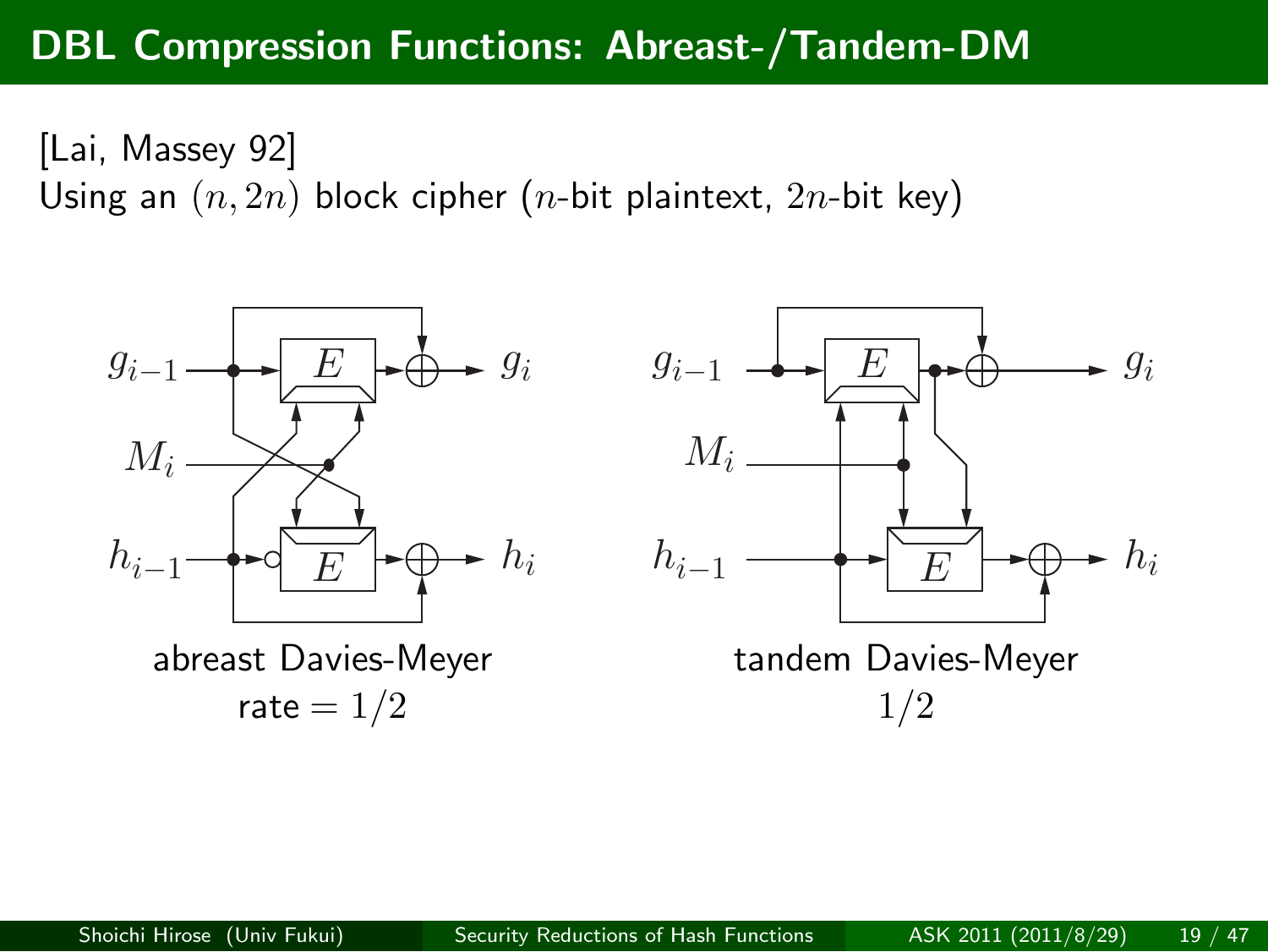#### **DBL Compression Functions: Hirose 06**



Note) Based on [Nandi 05].  $p$  is involution  $(p = p^{-1})$ 

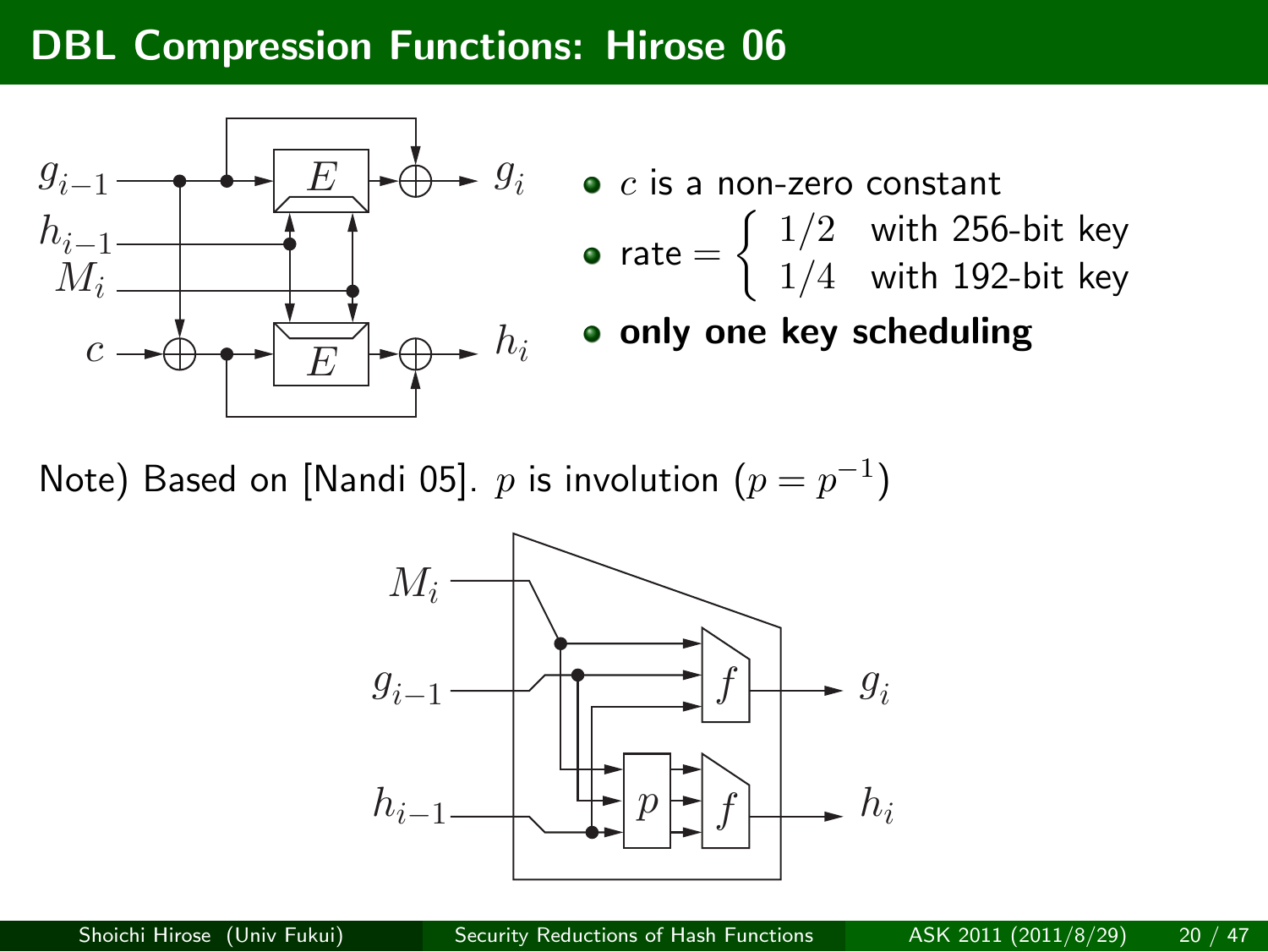#### **Security (Number of Oracle Queries)**

Output length: 2*n*

| Attack    | $MDC-2$                 | ab-DM                      | ta-DM                    | dir                    |
|-----------|-------------------------|----------------------------|--------------------------|------------------------|
| Collision | $O(2^{0.6 n \sqrt{1}})$ | $\Theta(2^n)^{(2)}$        | $(2^n/n)^{(3)}$          | $\Theta(2^n)^{(4)}$    |
| Preimage  | $ O(2^{n\sqrt{5}})$     | $\theta(2^{2n}(\sqrt{6}))$ | $\Theta(2^{2n})^{(6,7)}$ | $\Theta(2^{2n})^{(6)}$ |

- **1** [Steinberger 06]
- . . .<sup>2</sup> [Fleischmann, Gorski, Lucks 09], [Lee, Kwon 09]
- . . .<sup>3</sup> [Lee, Stam, Steinberger 10]
- . . .<sup>4</sup> [Hirose 06]
- . . .<sup>5</sup> Requires *O*(2*<sup>n</sup>* ) memory [Knudsen, Mendel, Rechberger, Thomsen 09]
- . . .<sup>6</sup> [Lee, Stam, Steinberger 11]
- $O(2^n)$  if digest =  $0^{2n}$ .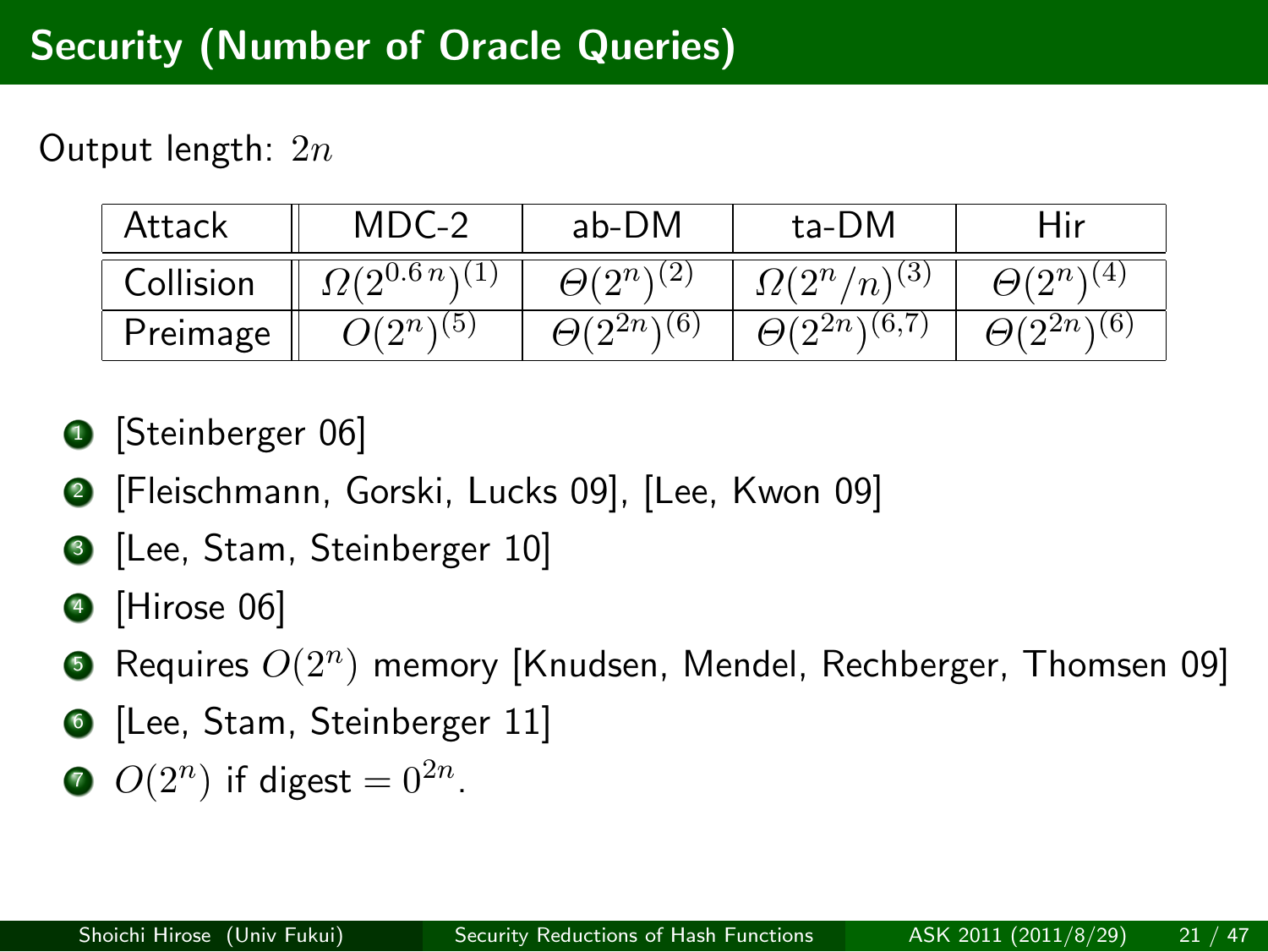# **Ozen-Stam Model (2010) ¨**

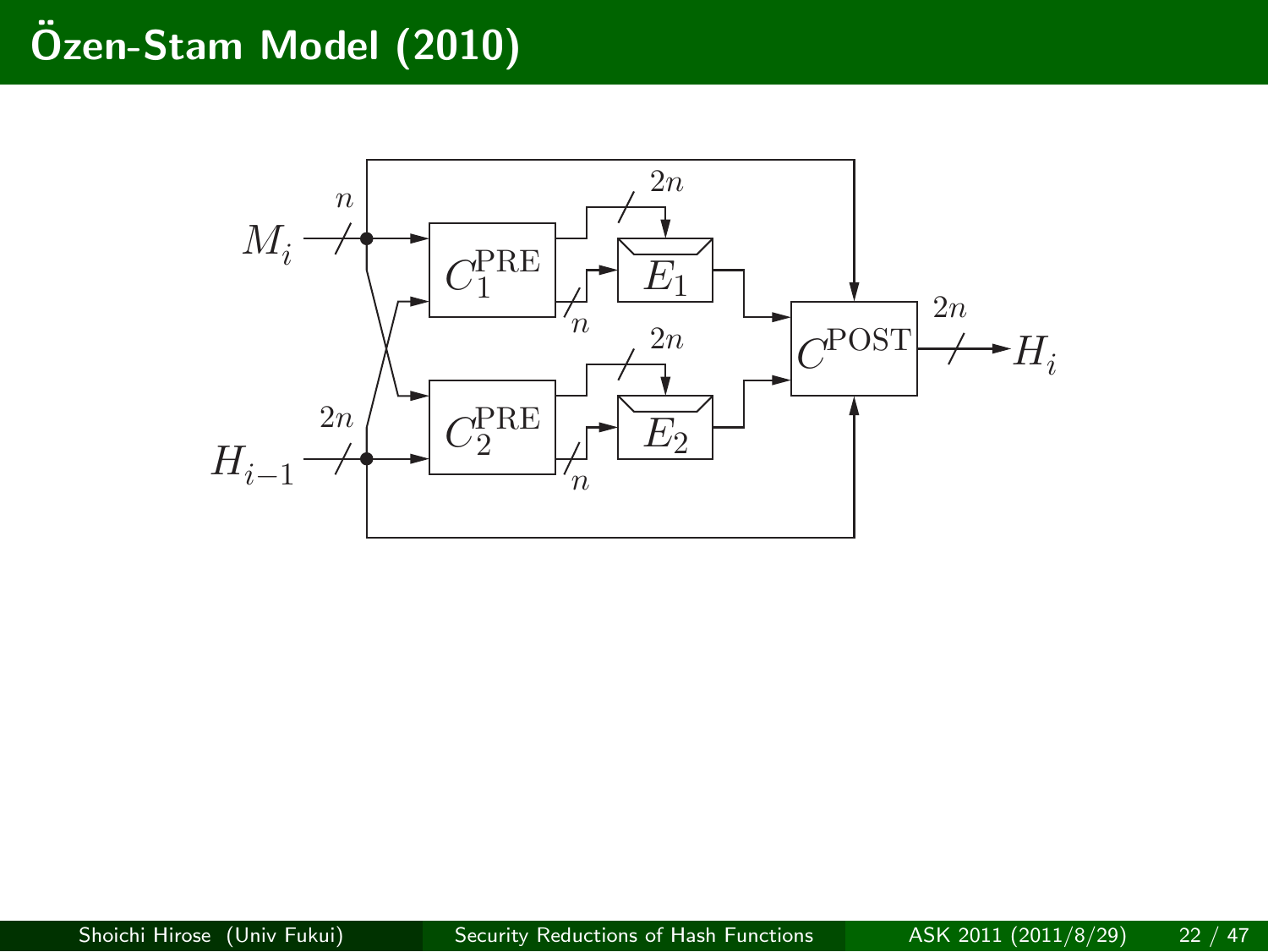# **Jonsson & Robshaw 05**



$$
\frac{r}{\delta(r)} \frac{|00||r'|}{|01||r'|} \frac{01||r'|}{10||r'|} \frac{10||r'|}{11||r'|} \frac{11||r'|}{|00||r'|}
$$

$$
\delta(r) = \delta((a)_2||r') = (a+1 \mod 4)_2||r'|
$$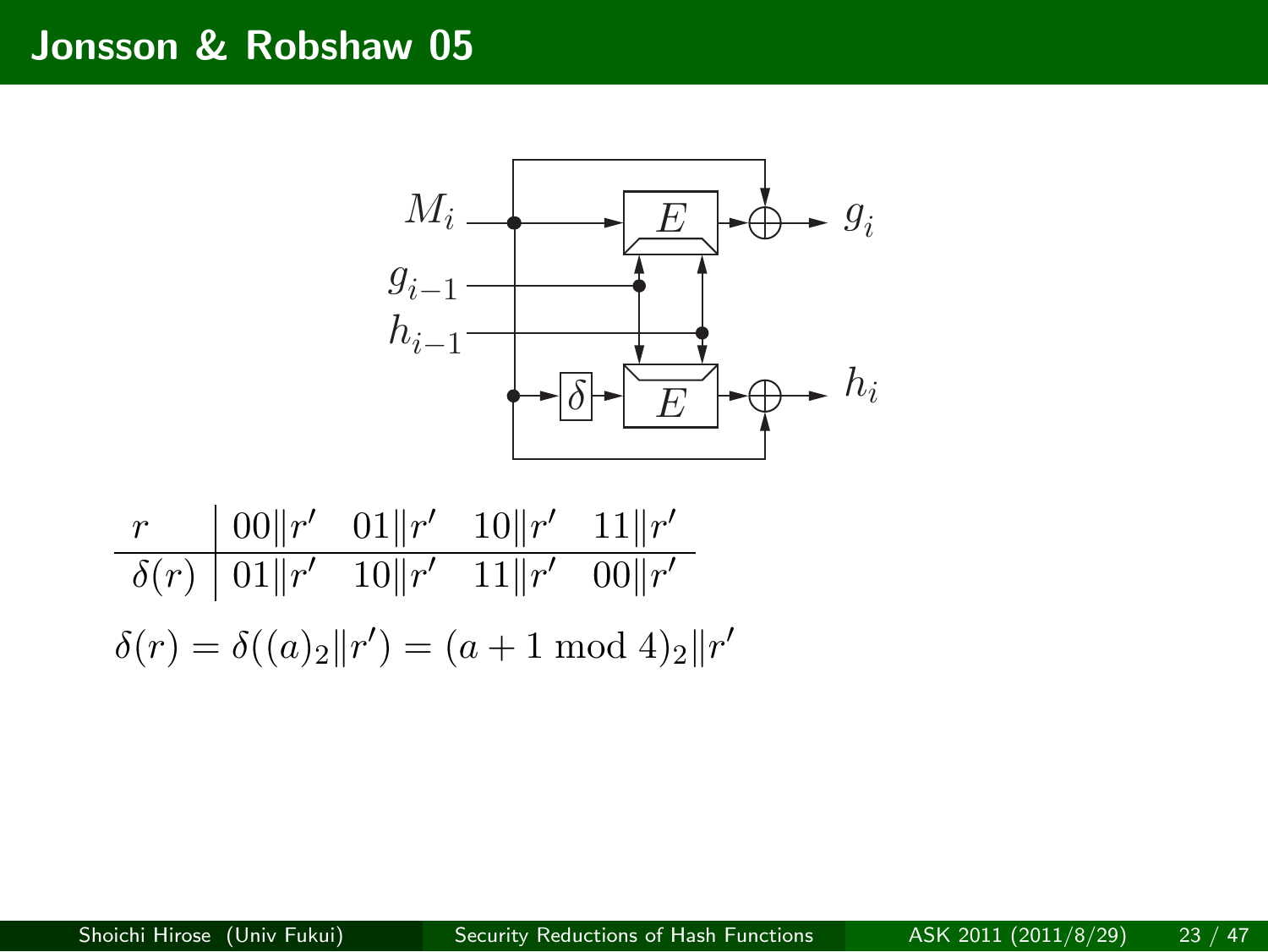#### **Constructions As Efficient As MDC-2**

[Satoh, Haga, Kurosawa 99], [Hattori, Hirose, Yoshida 03]



- rate  $=\frac{\kappa}{2}$  $\frac{n}{2n}$  with an  $(n, \kappa)$  block cipher
- As secure as MDC-2?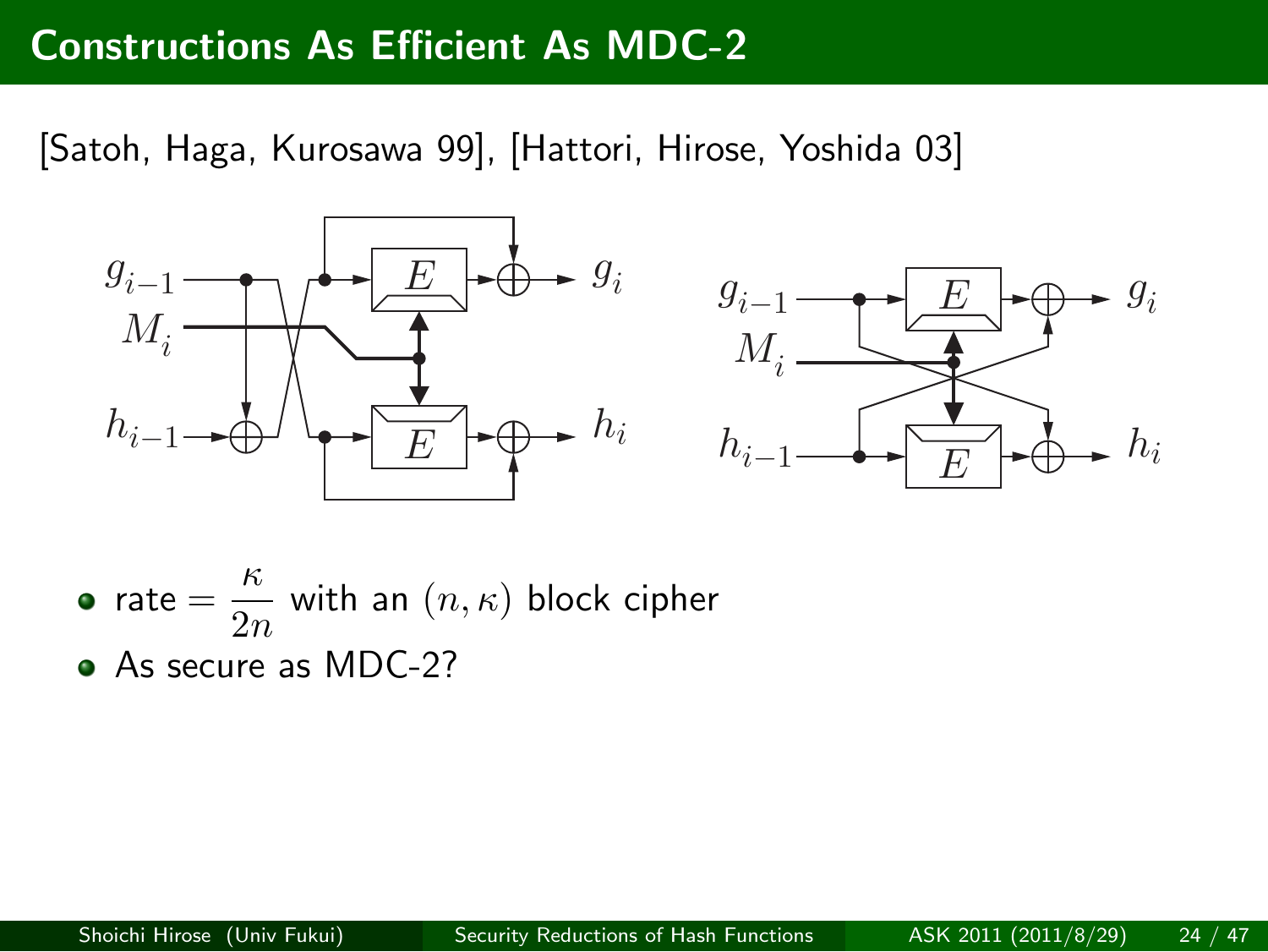Introduced by [Bellare, Ristenpart 06] Security reduction to compression function Security properties: CR, PRO (IRO), PRF

EMD (Enveloped Merkle-Damgård)



For PRF, *IV*<sup>1</sup> and *IV*<sup>2</sup> are replaced by independent secret keys.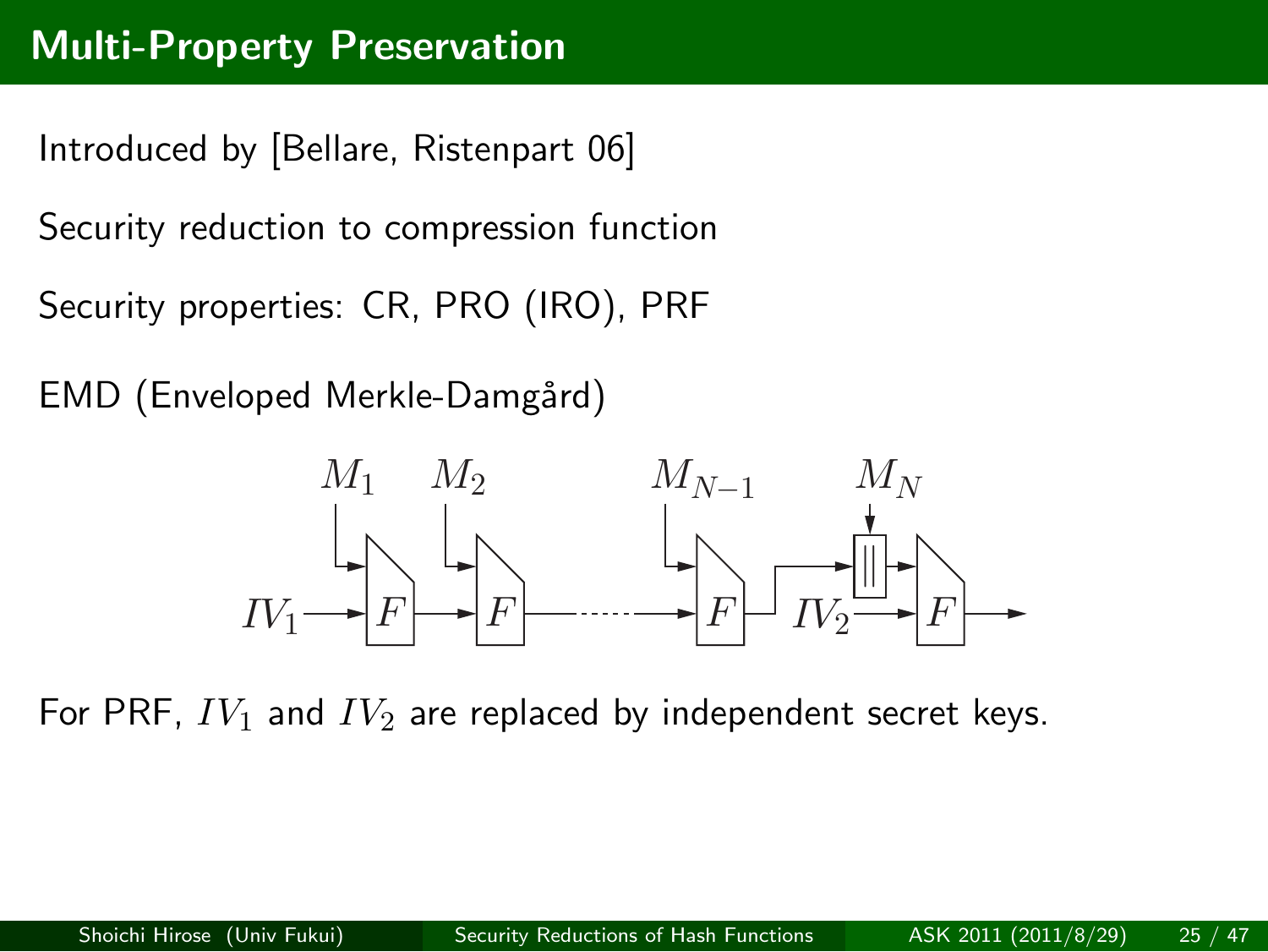#### **Indifferentiability from RO (IRO)**

[Maurer, Renner, Holenstein 04], [Coron, Dodis, Malinaud, Puniya 05]



 $C$   $\rightarrow$   $F$   $\mid$   $\mid$   $\mid$   $H$   $\rightarrow$   $S$   $\mid$ 

- *H* is VIL RO
- **•** *F* is FIL ideal primitive
	- · Ideal block cipher
	- Random oracle
- *C* is hash function construction using *F*
- Simulator *S* tries to mimic *F* with access to oracle *H*

#### . Definition .. .. .  $C^F$  is **indiff. from VIL RO (IRO)** if no efficient adver  $A$  can tell apart  $(C^F, F)$  and  $(H, S^H)$ Shoichi Hirose (Univ Fukui) Security Reductions of Hash Functions ASK 2011 (2011/8/29)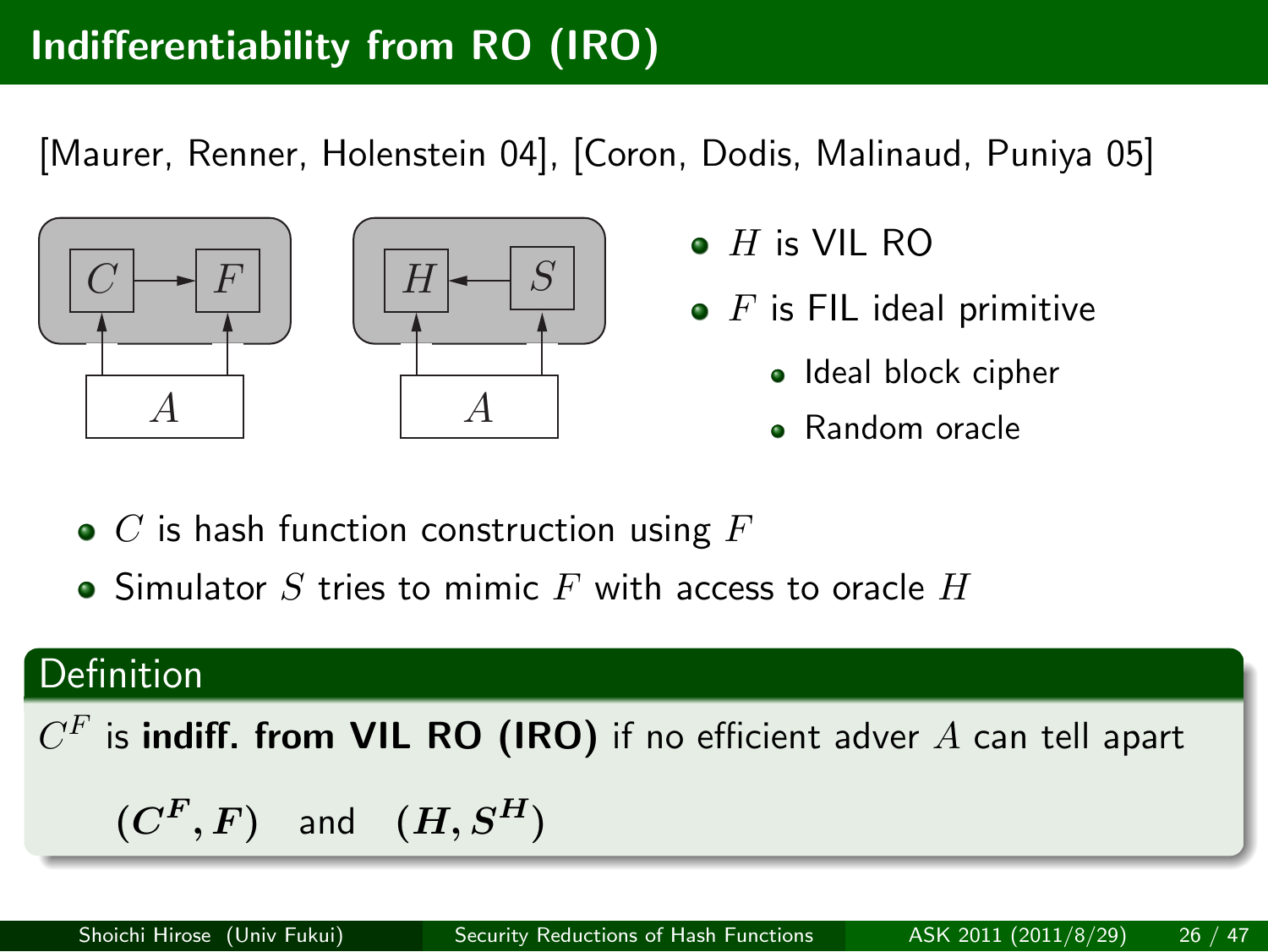For block-cipher-based construction

#### **Security reduction to underlying block cipher**

- E.g.) DM, MMO, and MP are not IRO in the ideal cipher model.
- E.g.) DM is not good for PRF since a message block is fed to the key.

Block ciphers are not designed for such usage!



Shoichi Hirose (Univ Fukui) Security Reductions of Hash Functions ASK 2011 (2011/8/29) 27 / 47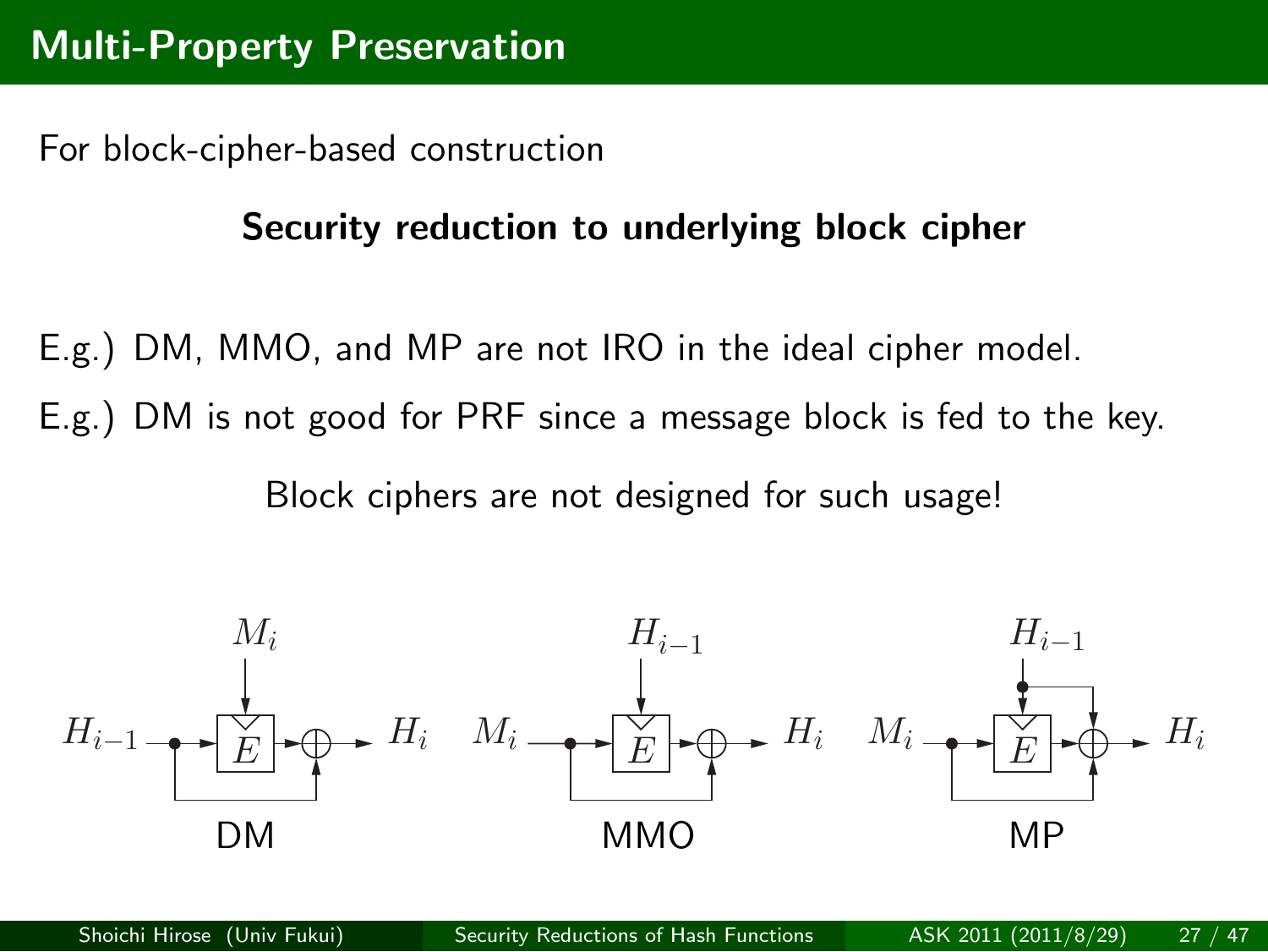MMO seems best among PGV [Hirose, Kuwakado 08, 09] Using MDP domain extension [Hirose, Park, Yun 07]



If *F* is MMO, then

- . . .<sup>1</sup> Hash function is CR and IRO in the ideal cipher model.
- $\bullet$  KIV mode is PRF if  $E$  is PRP under related-key attacks wrt  $\pi.$
- Cf.) MMO is adopted by Skein (a SHA-3 finalist).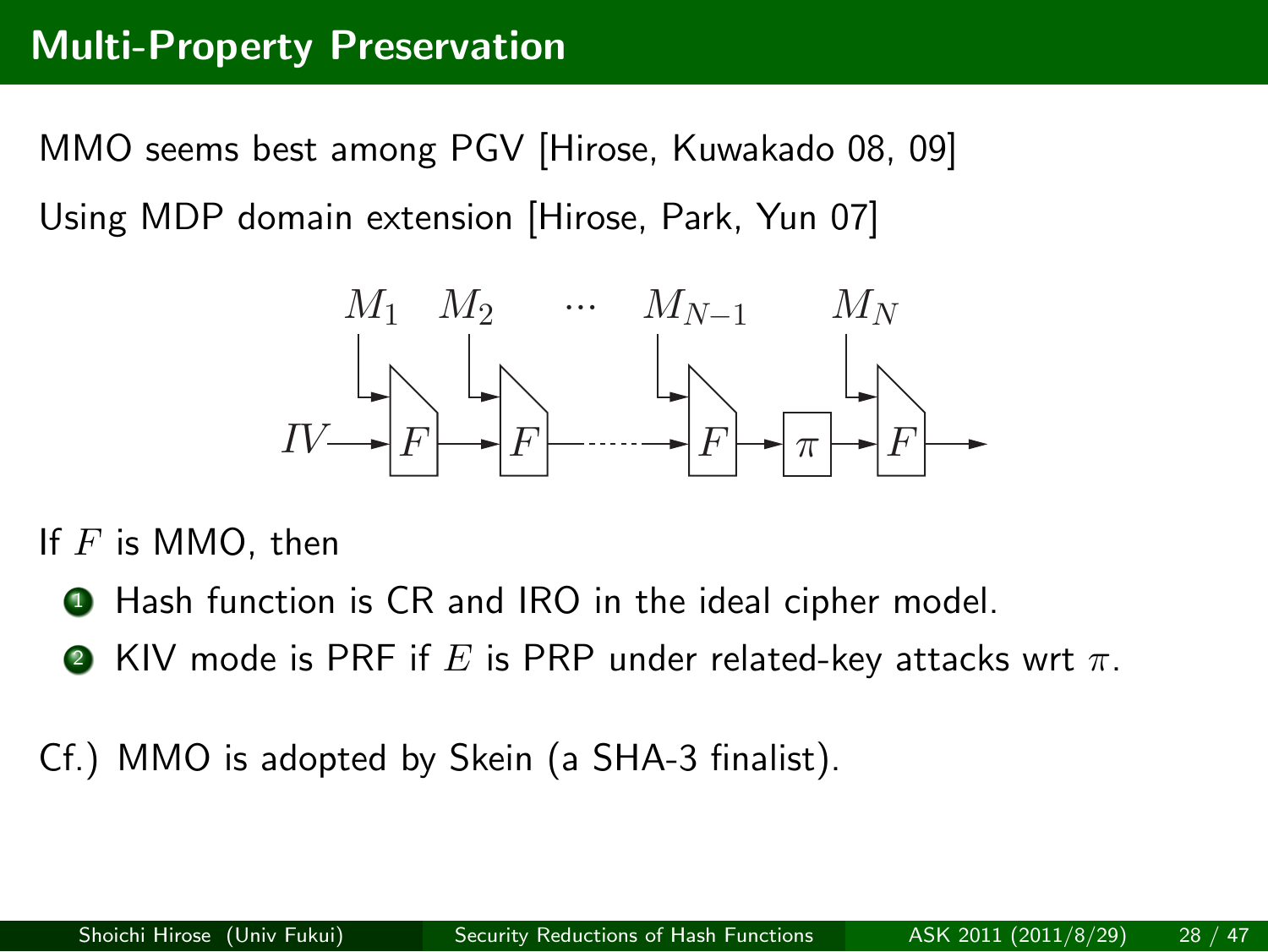An interesting example:

$$
\begin{array}{c}\nK \\
\downarrow \\
M \\
\hline\nx E\n\end{array}
$$

is one of the 12 secure PGV modes.

This mode is not a PRF if *E* satisfies

$$
E_k(x) = E_{k \oplus d}(x \oplus d) \oplus d
$$

for some const  $d \neq 0^n$  (DES has this property for  $d = 1^n$ ).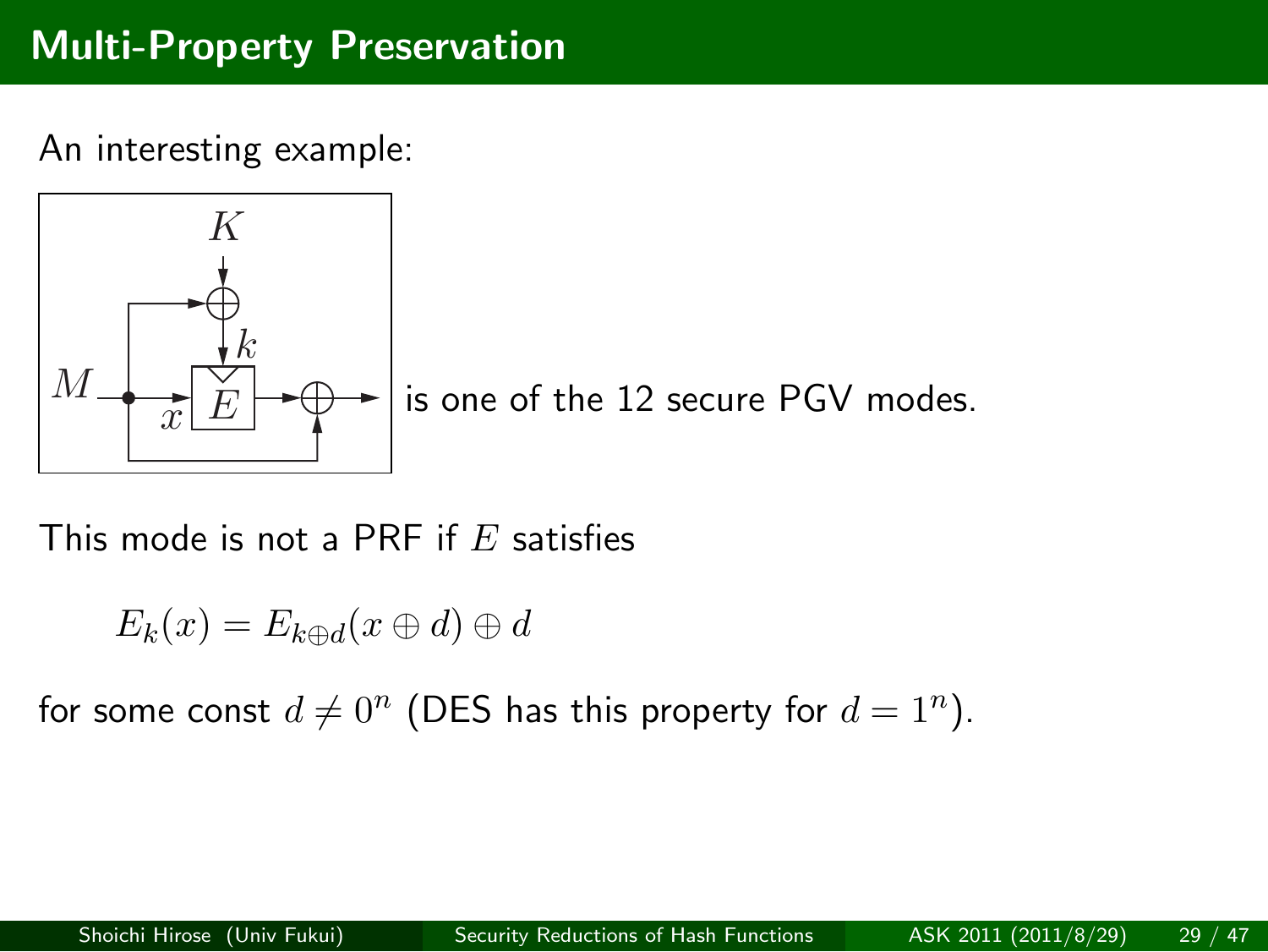#### **Permutation-Based Schemes: Impossibility**

[Black, Cochran, Shrimpton 05]



#### *K* is fixed

Collision can be found with  $O(n + \log n)$  queries.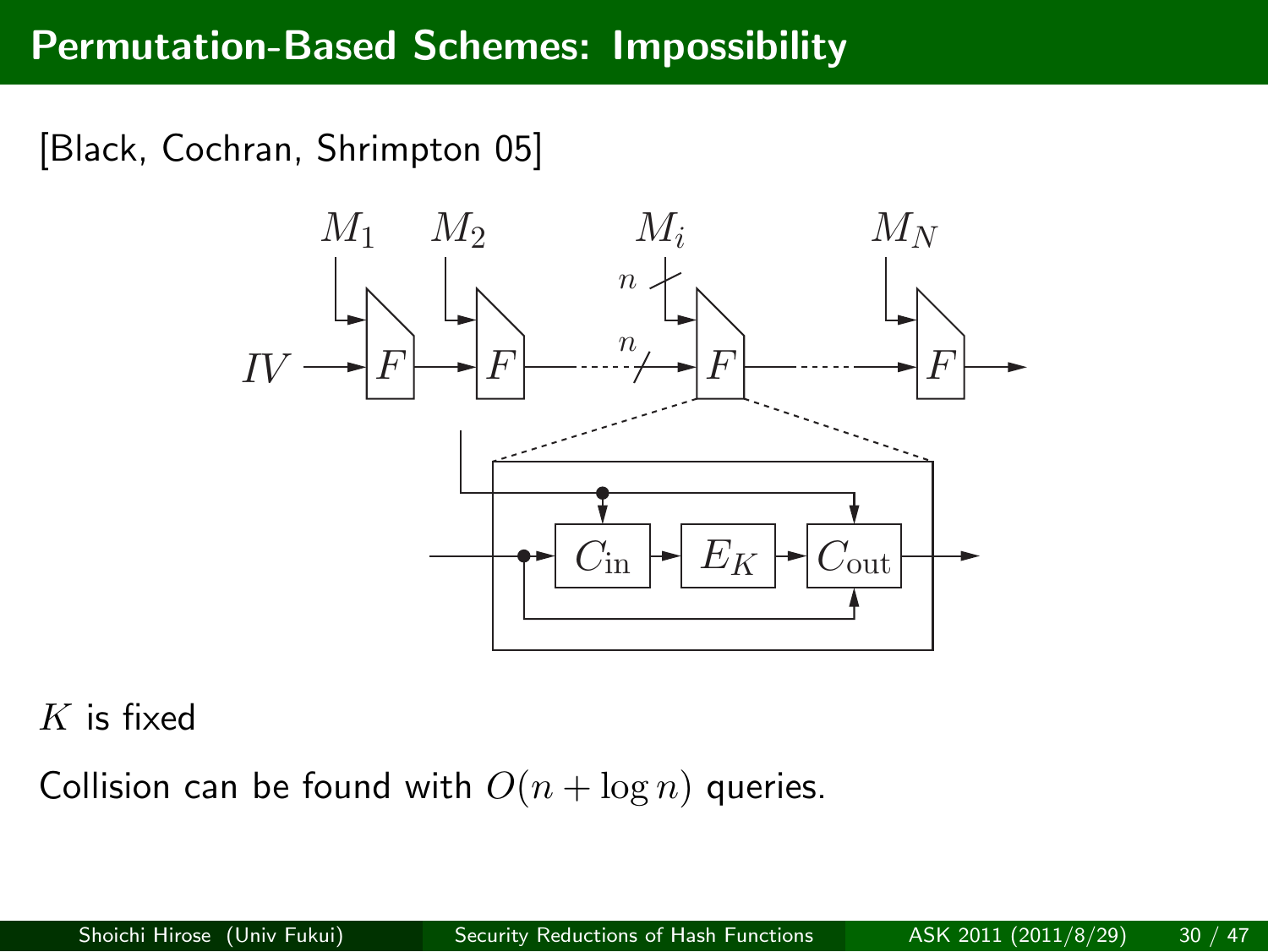# **Permutation-Based Schemes: Security/Efficiency Tradeoff**

[Rogaway, Steinberger 08]



Collision can be found with 2 (1*−*(*m−r/*2)*/k*)*<sup>n</sup>* queries in the ideal permutation model.

| m                           | r | $\kappa$     | $#$ of queries                        | m | r | $\kappa$ | $#$ of queries       |             |
|-----------------------------|---|--------------|---------------------------------------|---|---|----------|----------------------|-------------|
|                             |   |              | $\Omega n/4$                          |   |   |          | $\Omega n/2$         |             |
|                             |   | $\mathbf{Q}$ | $\Omega n/2$                          |   |   |          | $2^{3n/5}$           |             |
| Shoichi Hirose (Univ Fukui) |   |              | Security Reductions of Hash Functions |   |   |          | ASK 2011 (2011/8/29) | $\sqrt{47}$ |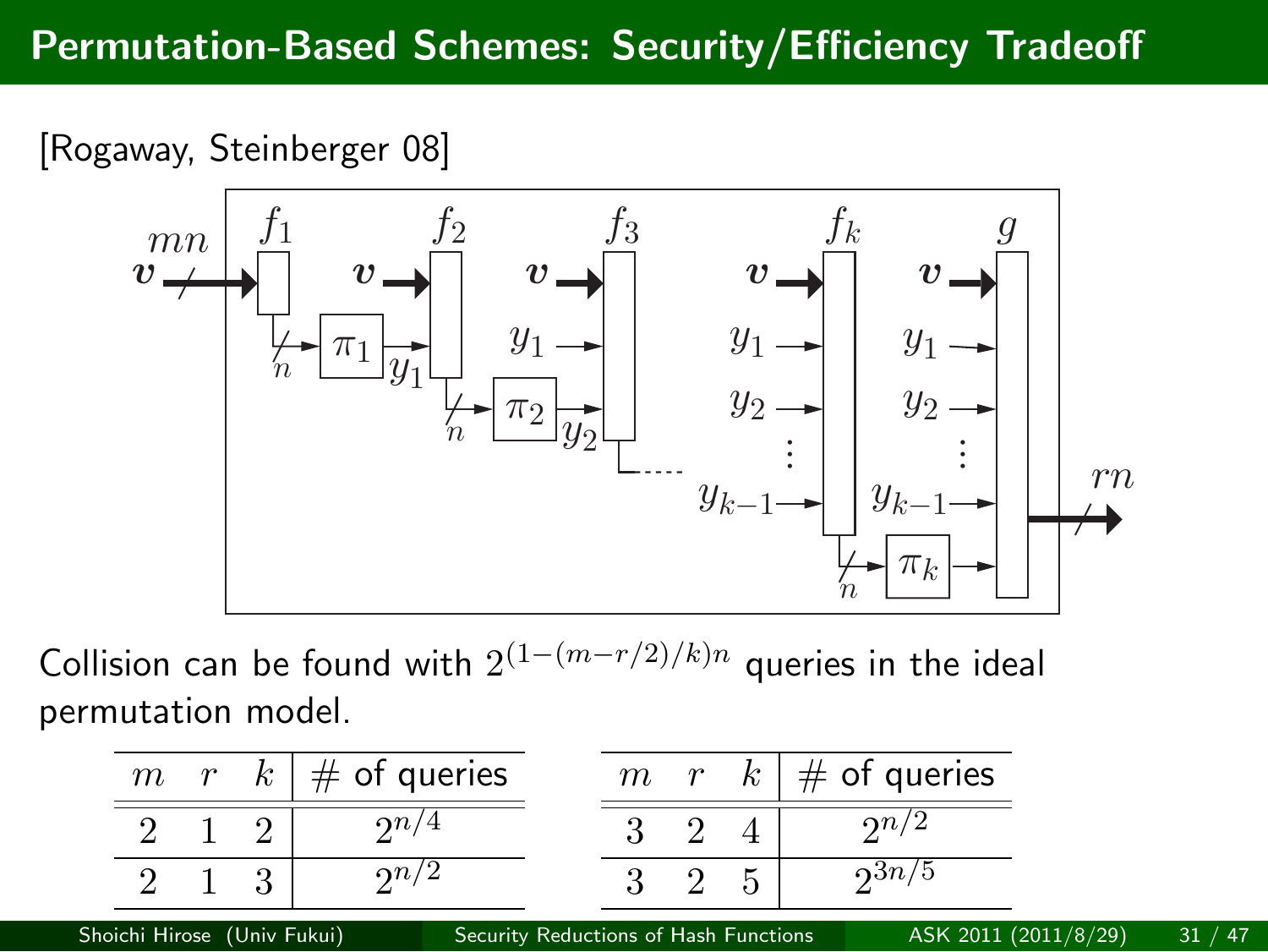#### **Permutation-Based Schemes: Grøstl**

[Gauravaram, Knudsen, Matusiewicz, Mendel, Rechberger, Schläffer, Thomsen 09]



[Andreeva, Mennink, Preneel 10] IRO in the ideal permutation model

Number of queries  $= \Theta(2^{\ell/2})$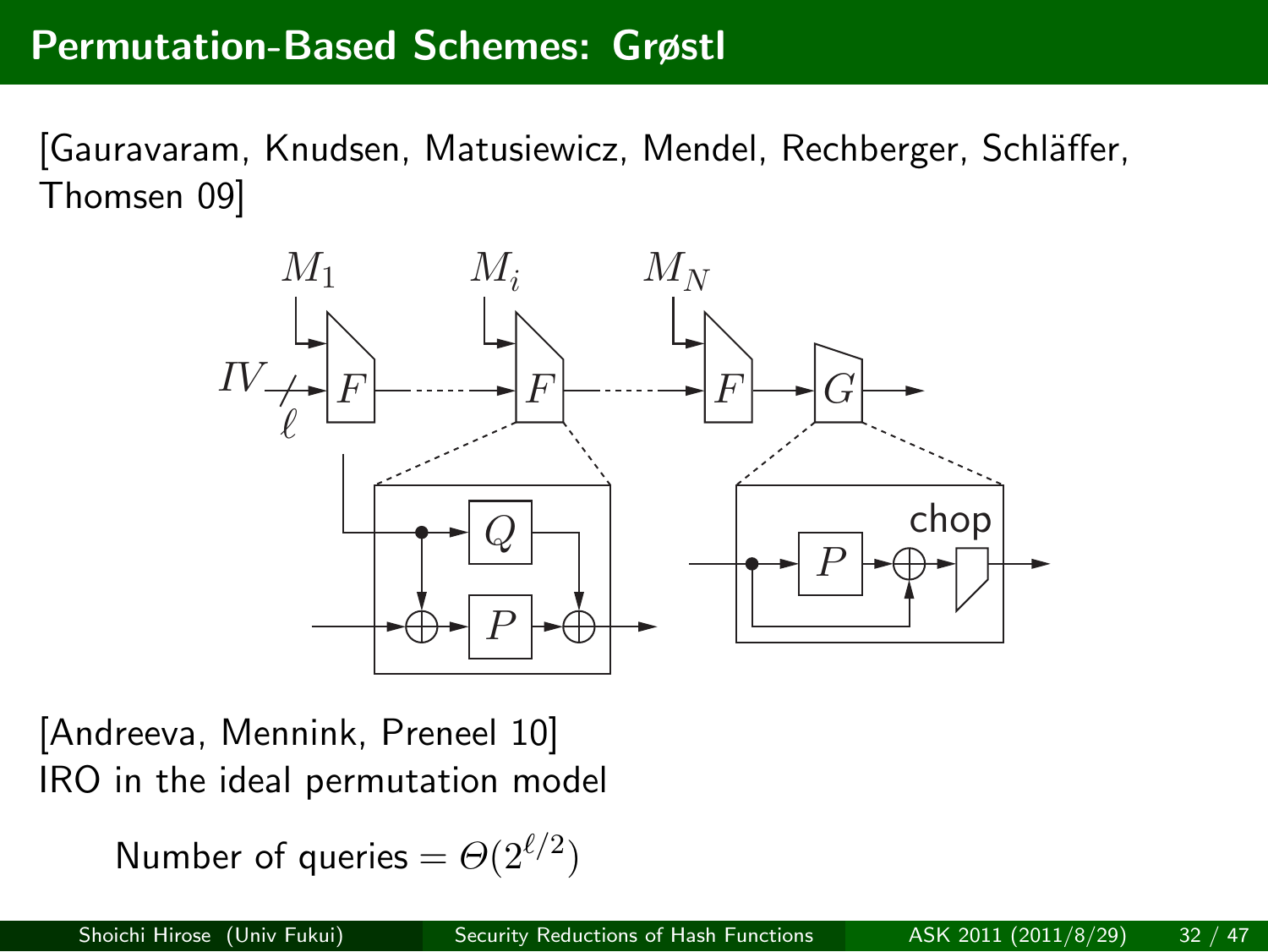#### **Permutation-Based Schemes: Sponge**



[Bertoni, Daemen, Peeters, van Assche 08] IRO in the ideal permutation model

Number of queries  $= \Theta(2^{c/2})$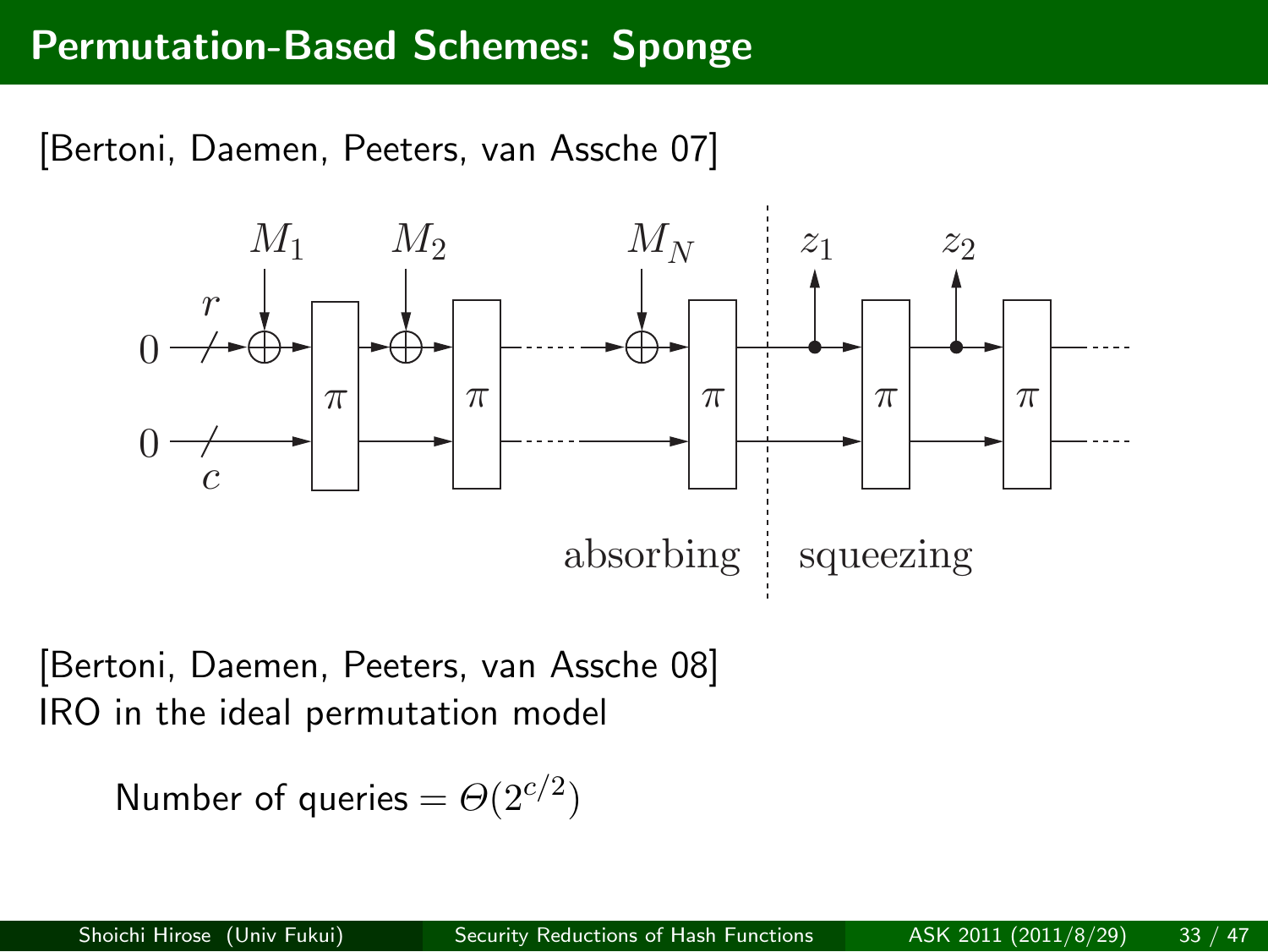# **Permutation-Based Schemes: JH**

[Wu 09]



[Bhattacharyya, Mandal, Nandi 10] IRO in the ideal permutation model

> Number of queries =  $\Omega(2^{\ell/3})$ ) (*Ω*(2<sup>ℓ/2</sup>) [CRYPTO 11 rump])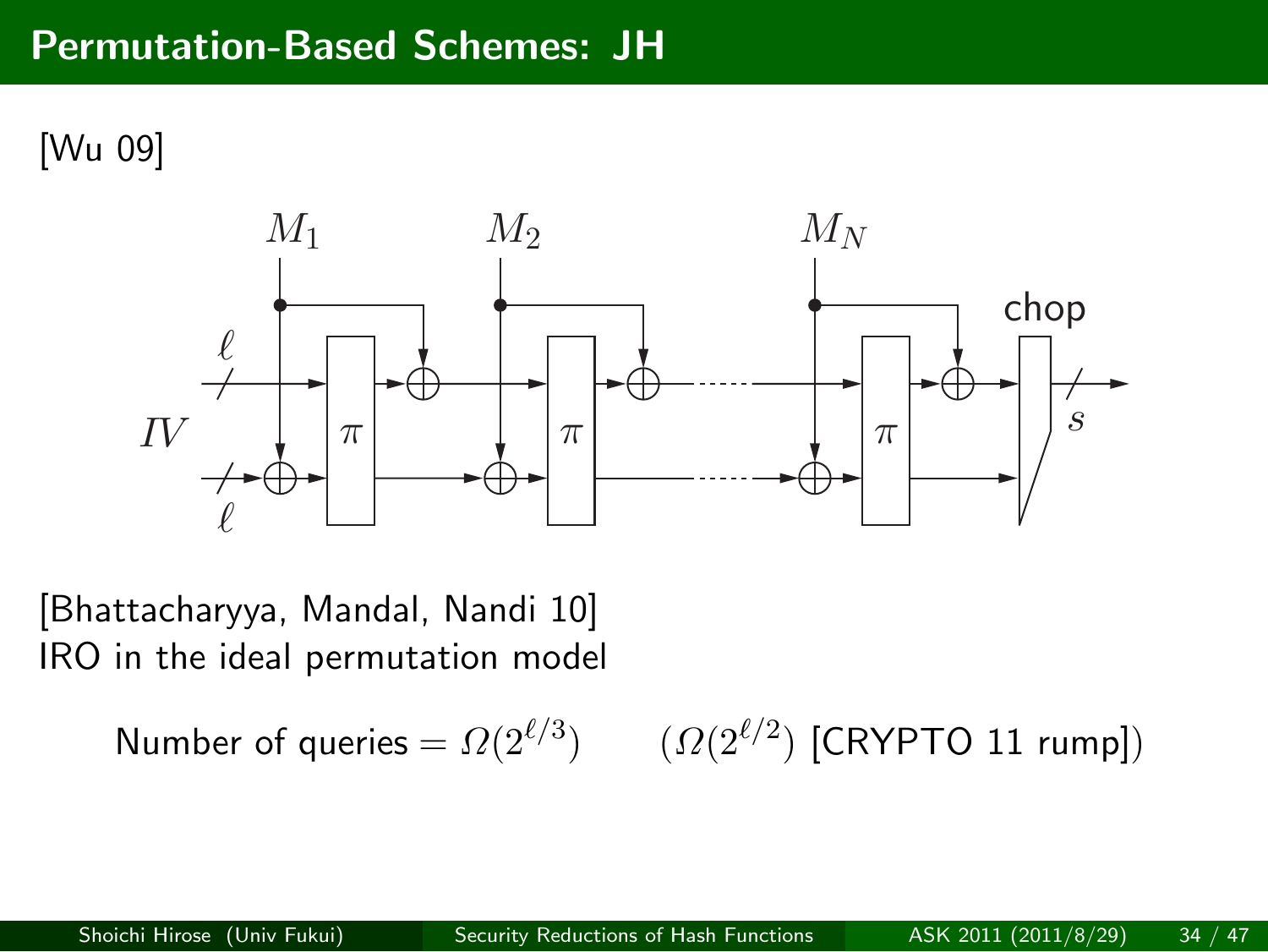# **Security Properties of Hash-Function Family**

[Rogaway, Shrimpton 04]

Hash-function Family  $H : \mathcal{K} \times \mathcal{M} \rightarrow \mathcal{Y}$ 

| Property | Key    | Challenge |  |
|----------|--------|-----------|--|
| Pre      | random | random    |  |
| ePre     | random | fixed     |  |
| aPre     | fixed  | random    |  |
| Sec      | random | random    |  |
| eSec     | random | fixed     |  |
| aSec     | fixed  | random    |  |
| Coll     | random |           |  |

"a" means always.

"e" means everywhere.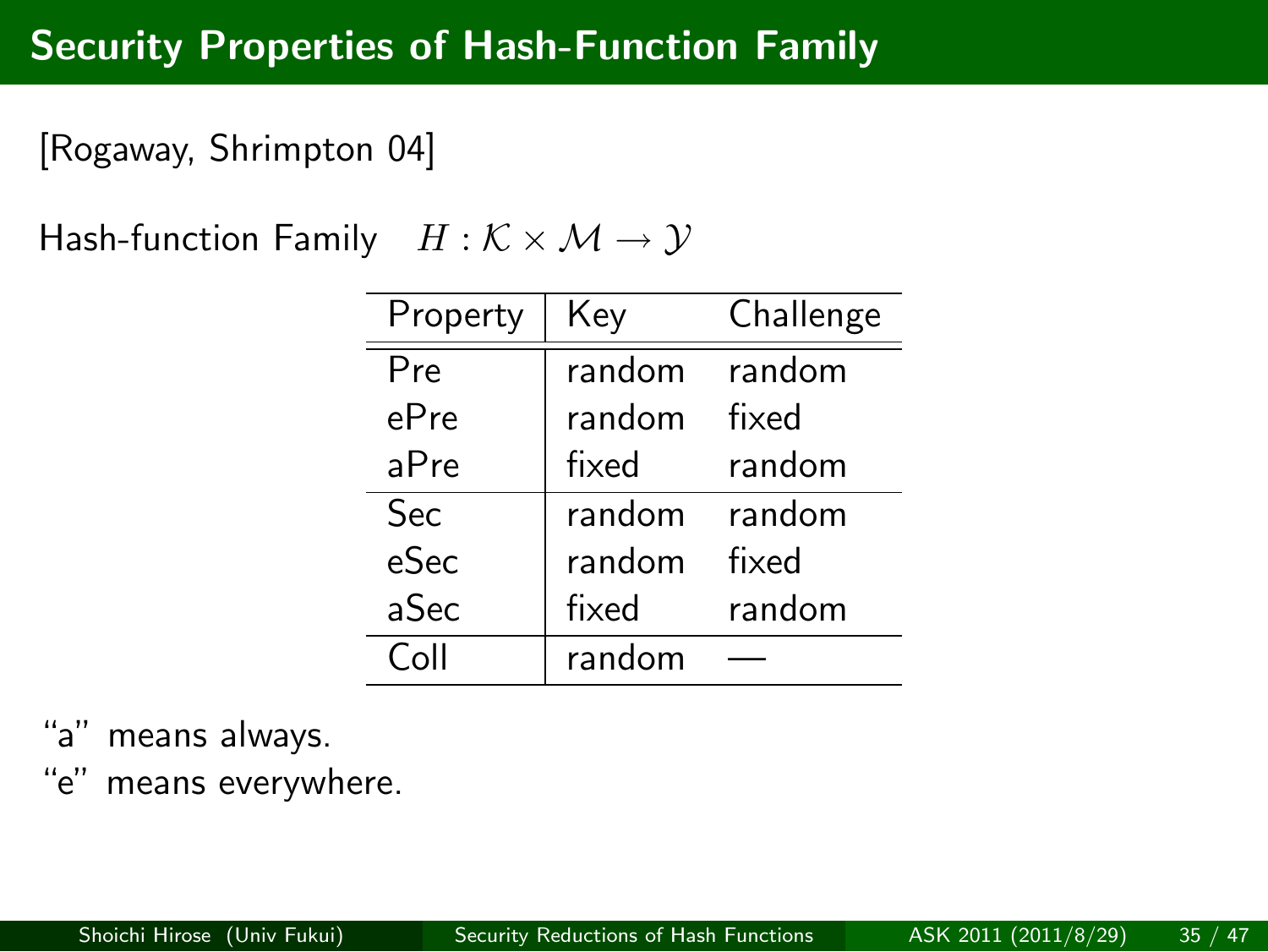# **Second Preimage Resistance**

$$
Adv_{H}^{Sec}(A) =
$$
\n
$$
Pr\left[K \stackrel{\$}{\leftarrow} K; M \stackrel{\$}{\leftarrow} \{0,1\}^{m} : M \neq M' \land
$$
\n
$$
Adv_{H}^{Sec}(A) =
$$
\n
$$
Adv_{H}^{Sec}(A) =
$$
\n
$$
\max_{M \in \{0,1\}^{m}} \left\{ Pr\left[K \stackrel{\$}{\leftarrow} K \land K, M \right] : M \neq M' \land
$$
\n
$$
Adv_{H}^{Sec}(A) =
$$
\n
$$
Adv_{H}^{Sec}(A) =
$$
\n
$$
\max_{K \in \mathcal{K}} \left\{ Pr\left[M \stackrel{\$}{\leftarrow} \{0,1\}^{m} : M \neq M' \land K \land M) = H_{K}(M') \right] \right\}
$$

eSec is also called universal one-wayness (UOW) [Naor, Yung 89].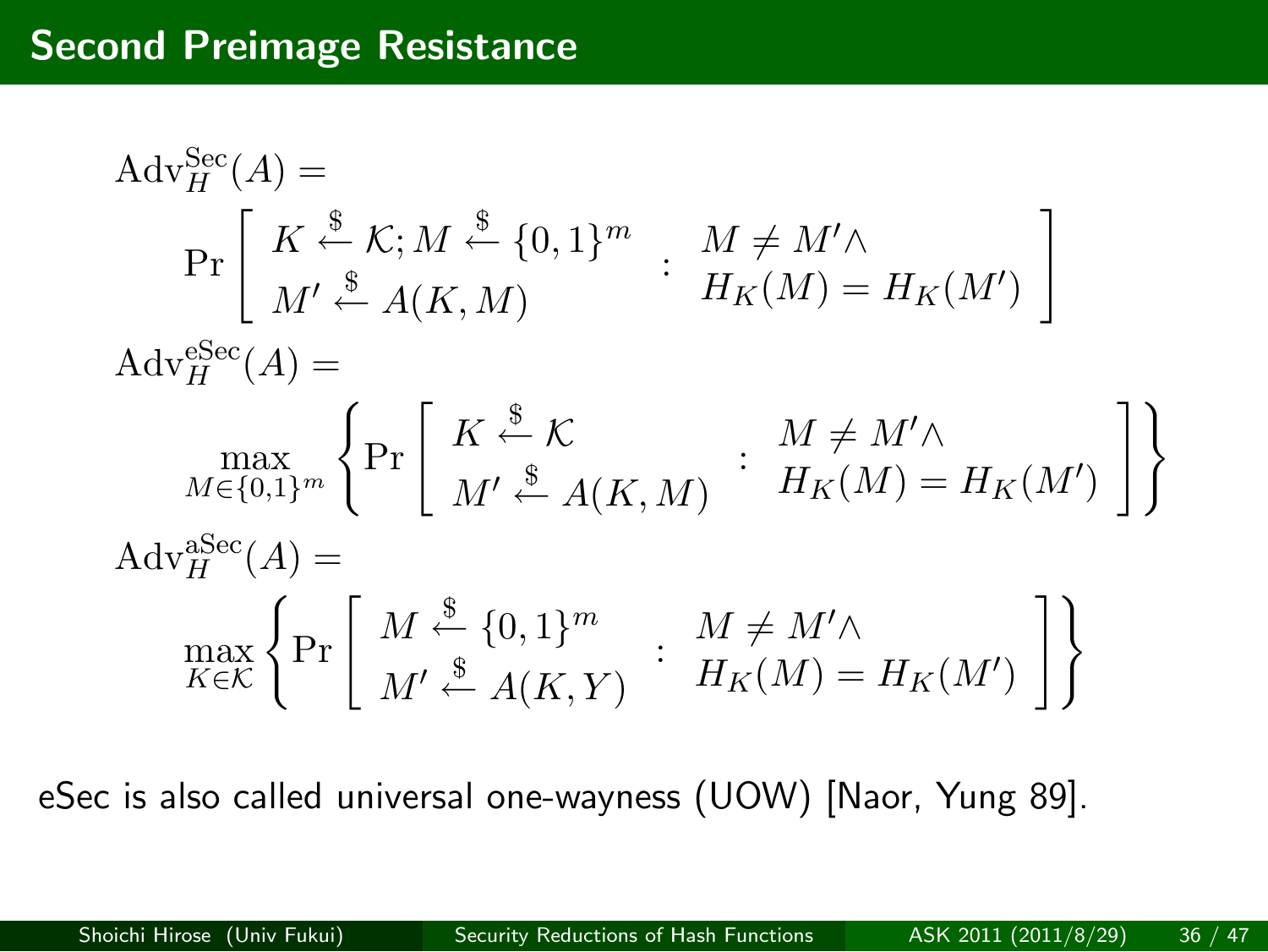#### **Universal One-Wayness (UOW)**

Another two-stage definition [Naor, Yung 89]

- $\bullet$  An adversary first selects input  $M$ .
- $\bullet$   $K$  is selected uniformly at random.

It is difficult to compute  $M'$  such that  $H_K(M) = H_K(M') \wedge M \neq M'$ .

Signature scheme using UOW hash-function family [Naor, Yung 89]

A UOW hash-function family is constructed from

- any one-way permutation [Naor, Yung 89].
- any one-way function [Rompel 90], [Katz, Koo 05].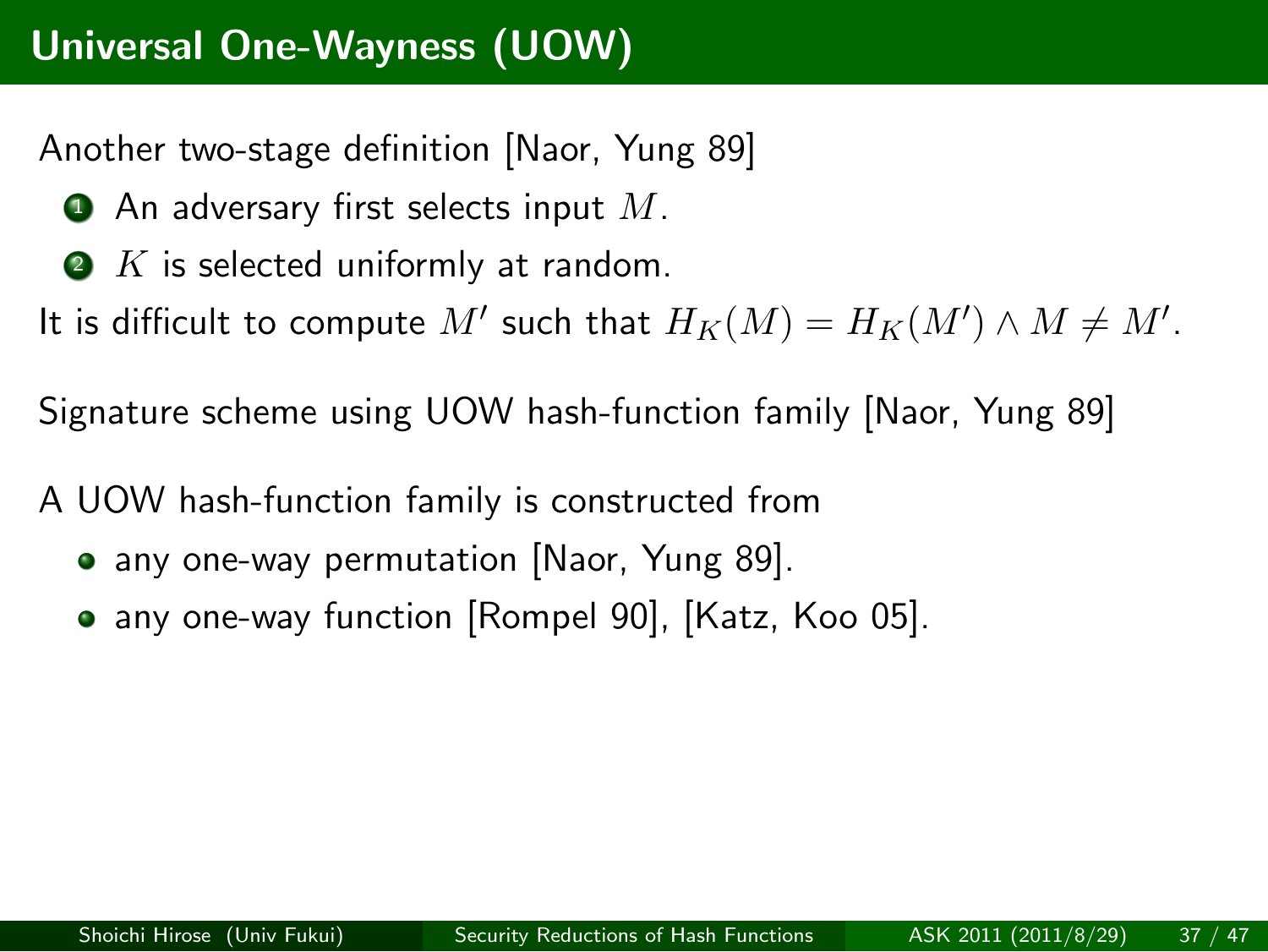Merkle-Damgård does not work [Bellare, Rogaway 97].

# Example

$$
h: \{0,1\}^n \times \{0,1\}^{m+n+c} \to \{0,1\}^{n+c}
$$
  

$$
h_k(x,y,z) = \begin{cases} k||f_k(x,y,z) & \text{if } y \neq k \\ 1^n||1^c & \text{if } y = k \end{cases}
$$
  
where  $f: \{0,1\}^n \times \{0,1\}^{m+n+c} \to \{0,1\}^c$ .

*f* is UOW  $⇒$  *h* is UOW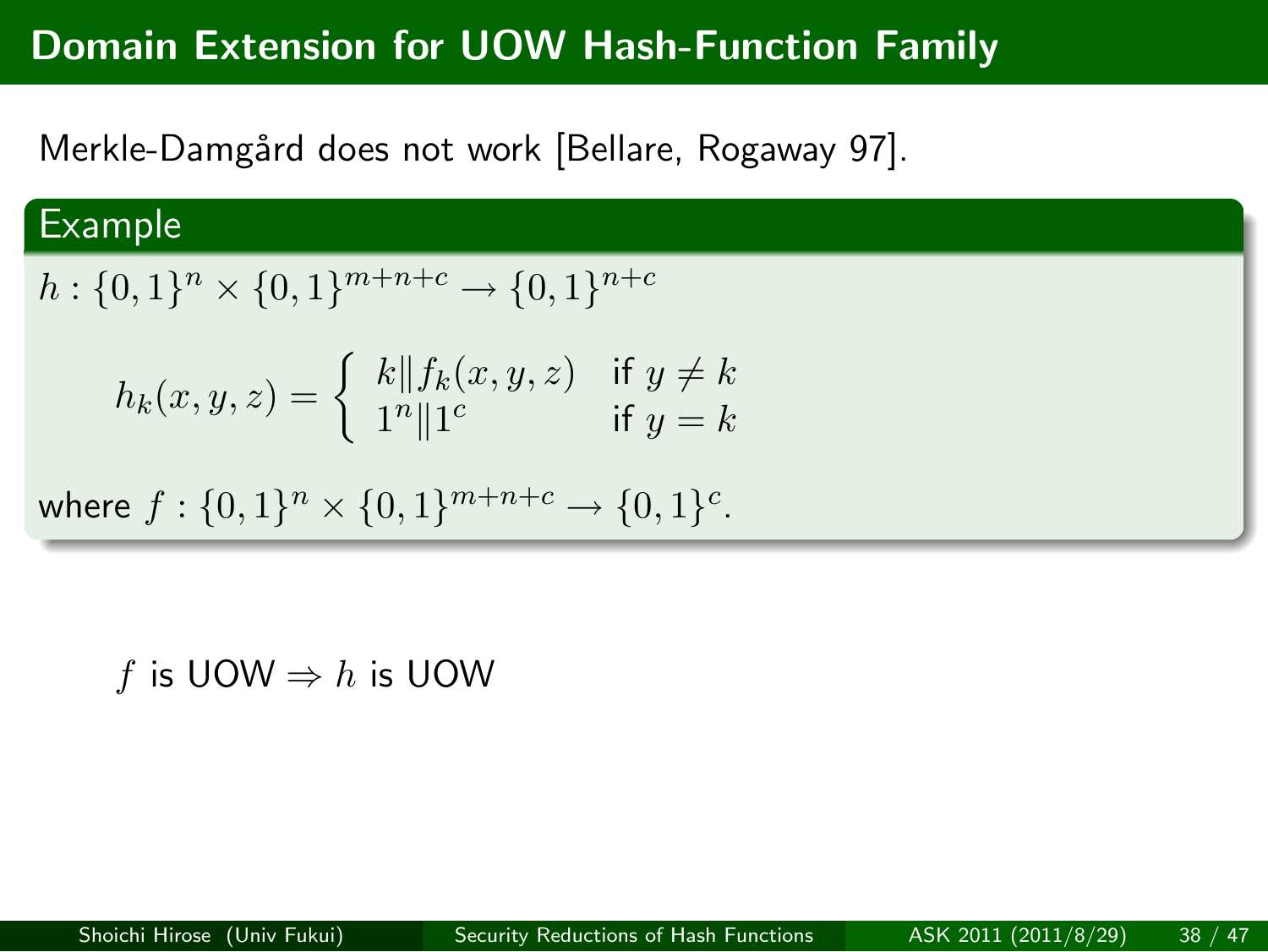$$
h_k(x, y, z) = \begin{cases} k \| f_k(x, y, z) & \text{if } y \neq k \\ 1^n \| 1^c & \text{if } y = k \end{cases}
$$

For any  $M \in \{0, 1\}^m$ 

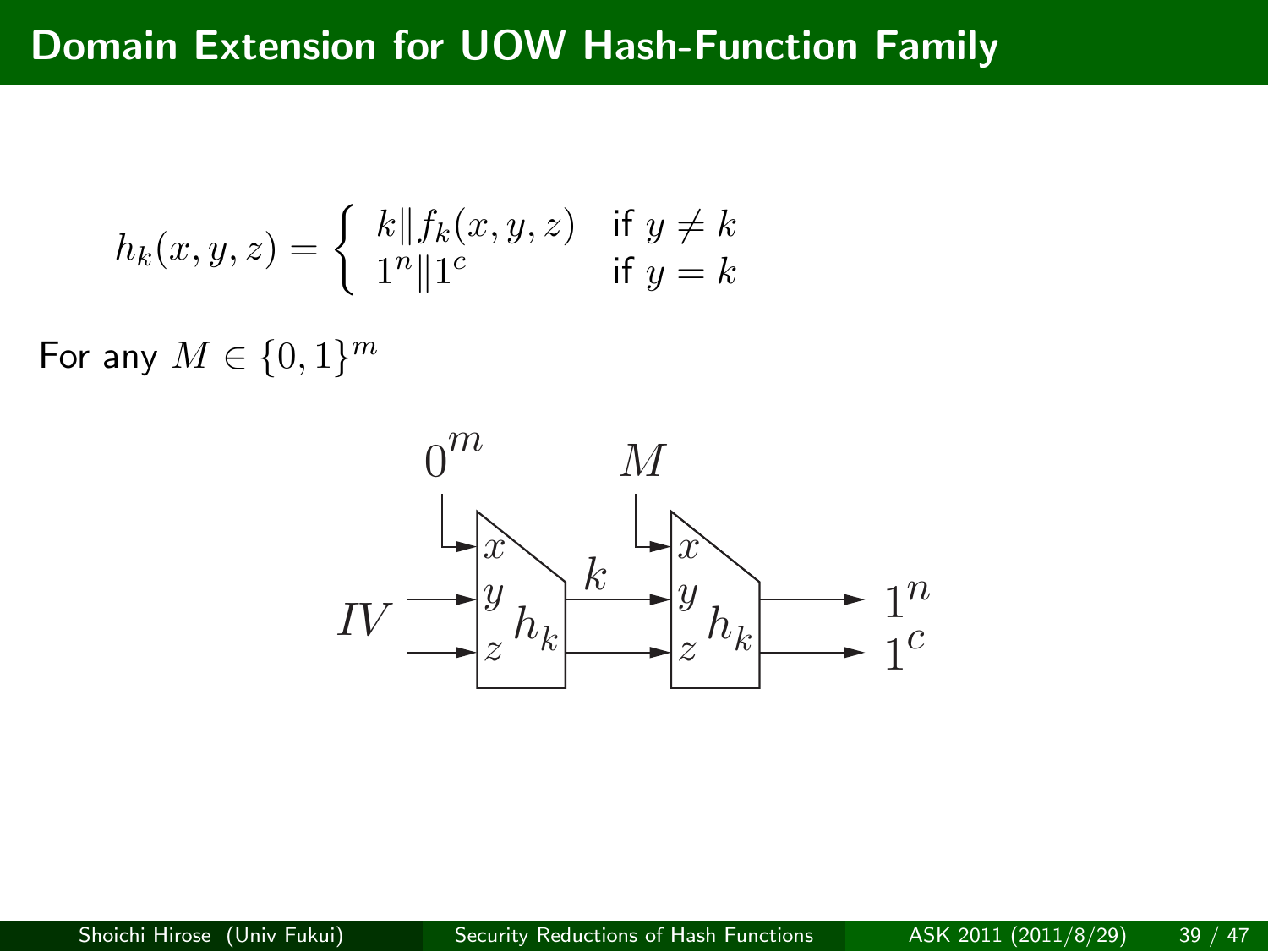[Shoup 00]



 $\mu(i) =$  largest integer  $\mu$  such that  $2^{\mu}|i$ 

*k* and  $K_0, K_1, \ldots, K_{\lfloor \log N \rfloor}$  are selected uniformly at random.

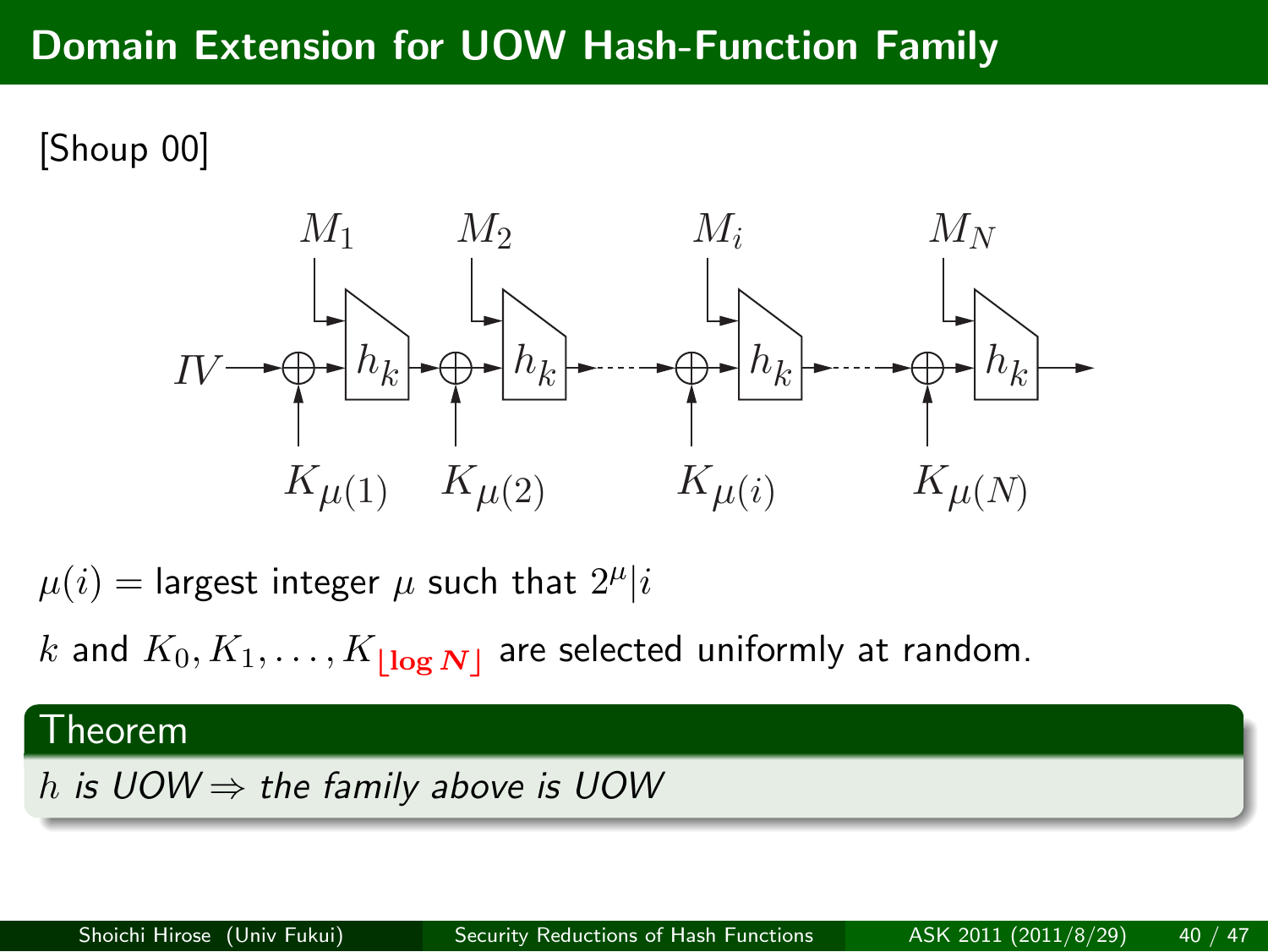Shoup's scheme is optimal among the following type [Mironov 01]



# . Theorem ..

*For any γ,*

.. . *The family above is*  $UOW \Rightarrow |\gamma(\{1, 2, ..., N\})| > \log N$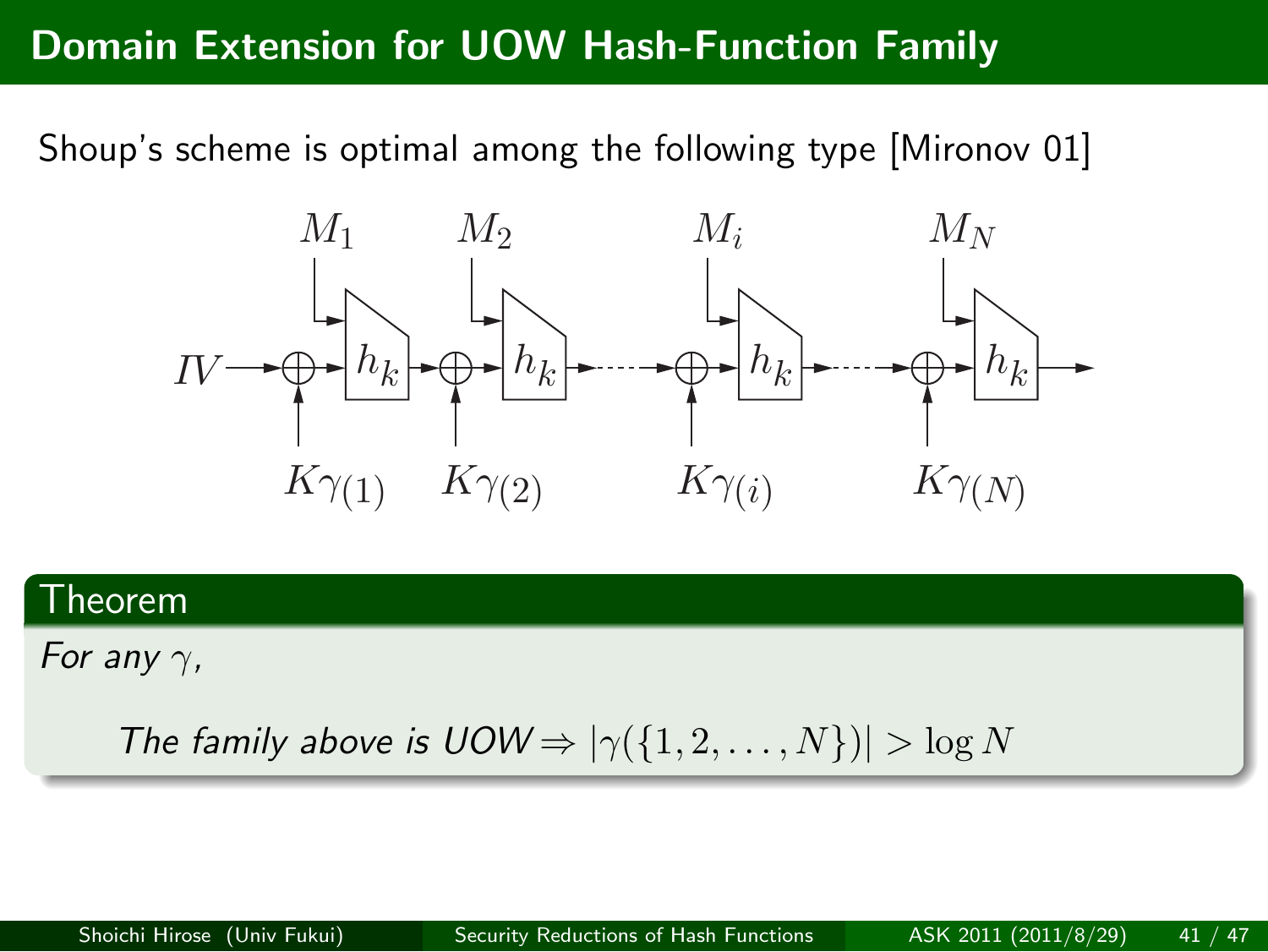#### **UOW Hash-Function Family from OW Permutation**

 $\mathsf{OW} \text{ permutation } p: \{0,1\}^\ell \rightarrow \{0,1\}^\ell$  $f: \mathcal{K} \times \{0,1\}^{\ell} \to \{0,1\}^{\ell-1}$  $H: \mathcal{K} \times \{0,1\}^{\ell} \rightarrow \{0,1\}^{\ell-1}$  such that  $H_k = f_k \circ p$ 

# . Theorem ..

. *f is a universal hash-function family ⇒ H is UOW* .. .

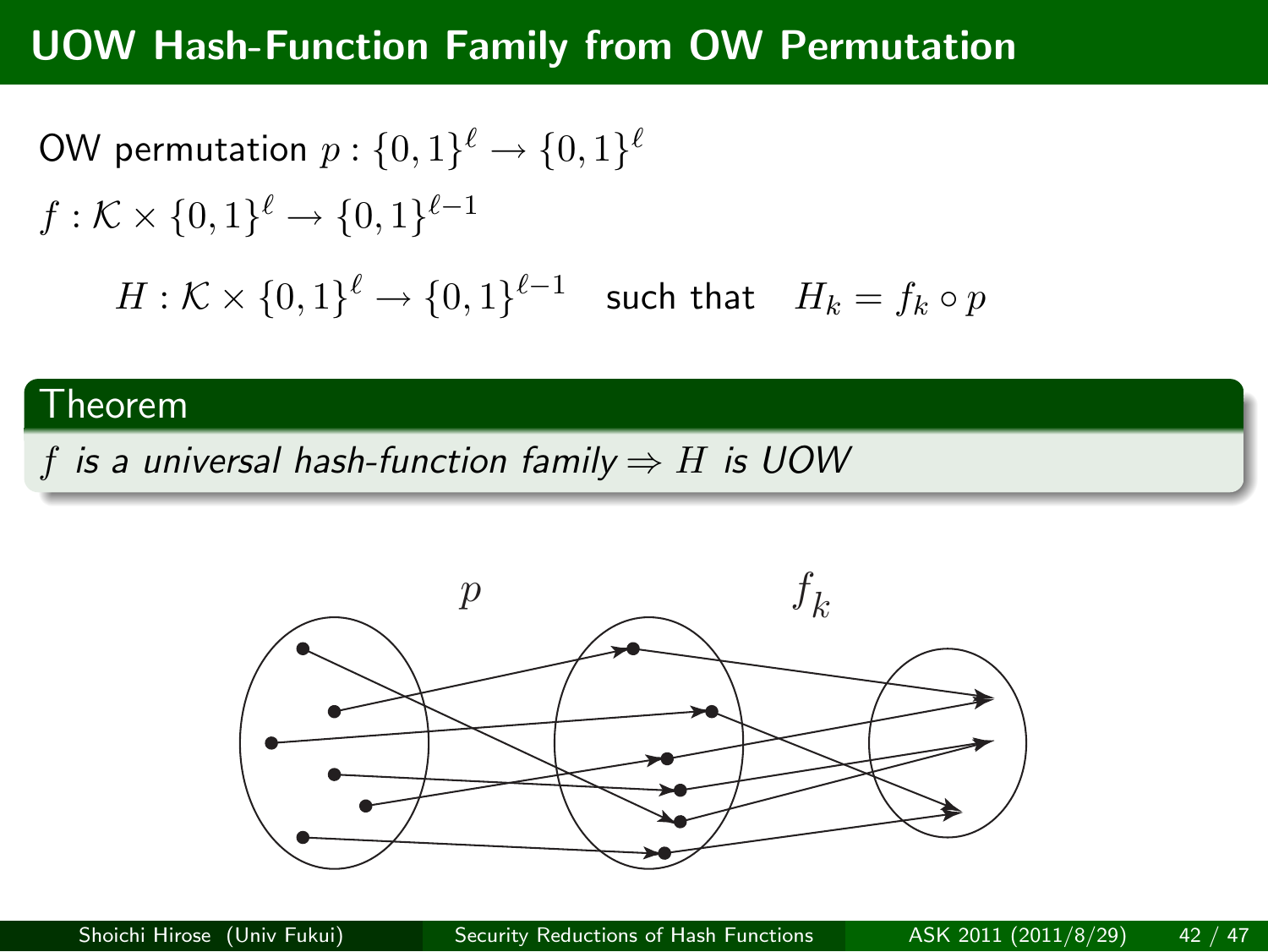# **Cascade of UOW Hash-Function Family**

$$
h^{(i)}: \mathcal{K}_i \times \{0,1\}^{\ell_i} \to \{0,1\}^{\ell_{i+1}} \qquad (1 \le i \le m)
$$
  

$$
H: (\mathcal{K}_1 \times \cdots \times \mathcal{K}_m) \times \{0,1\}^{\ell_1} \to \{0,1\}^{\ell_{m+1}} \text{ such that}
$$
  

$$
H_{(k_1,\ldots,k_m)} = h_{k_m}^{(m)} \circ h_{k_{m-1}}^{(m-1)} \circ \cdots \circ h_{k_1}^{(1)}
$$

# . Theorem ..

 $h^{(1)}, \ldots, h^{(m)}$  are  $UOW \Rightarrow H$  is  $UOW$  $h^{(1)}$ ,  $\dots$  ,  $h^{(m)}$  are UOW  $\Rightarrow$  *H* is UOW

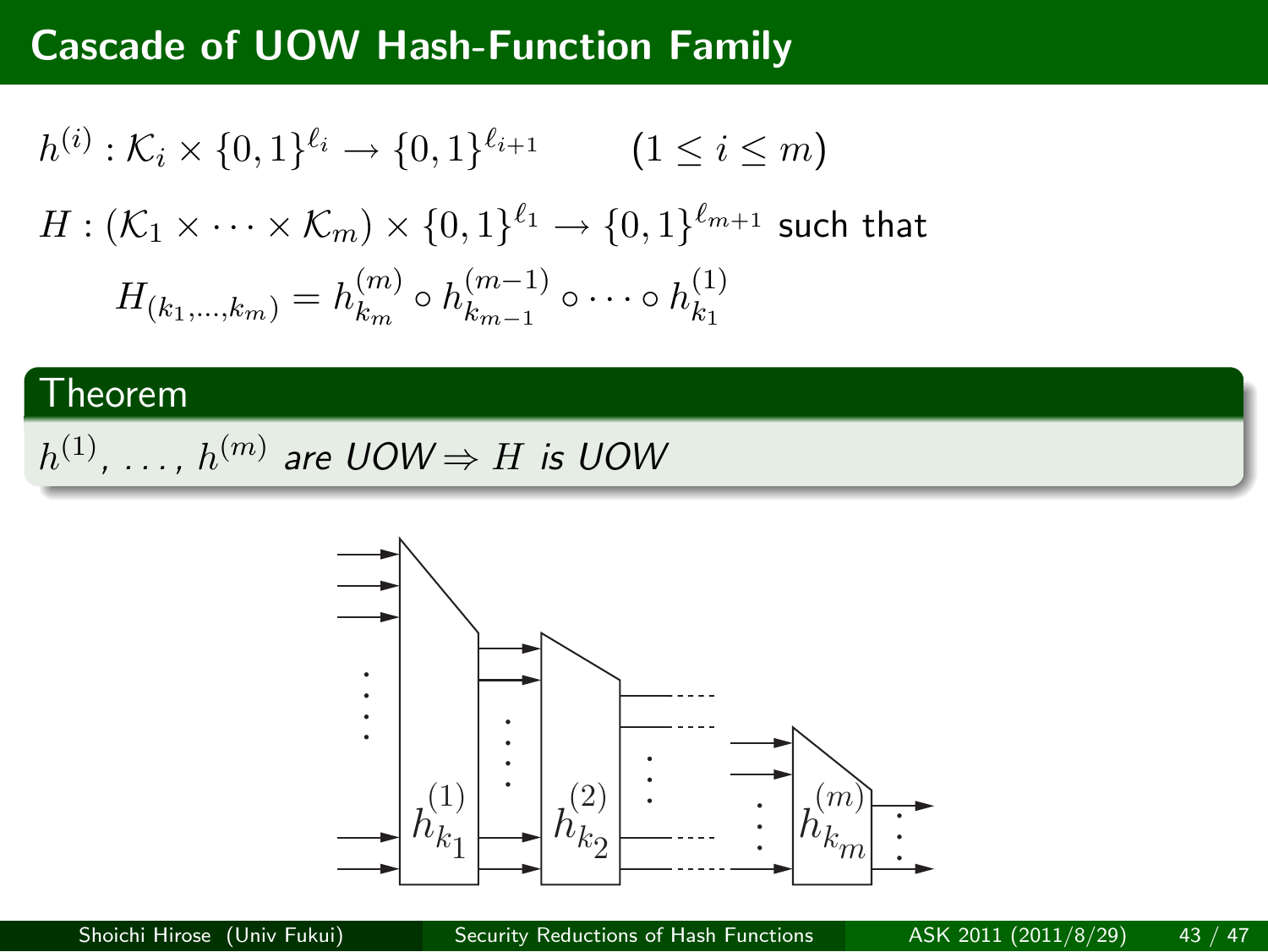# **Cryptographic Schemes Using CR**

CR hash function *H*

S selects input *x* uniformly at random, and sends  $y = H(x)$  to R.

- $\mathsf R$  has no knowledge on  $x$  other than  $x\in H^{-1}(y)$  even if  $\mathsf R$  is computationally unbounded.
- Computationally bounded S does not have  $x' (\neq x)$  s.t.  $y = H(x')$ .

Examples using the property above:

- · Fail-stop signature [Damgård, Pedersen, Pfitzmann 93]
- Non-interactive string commitment statistically secure against computationally unbounded receiver [Halevi, Micali 96]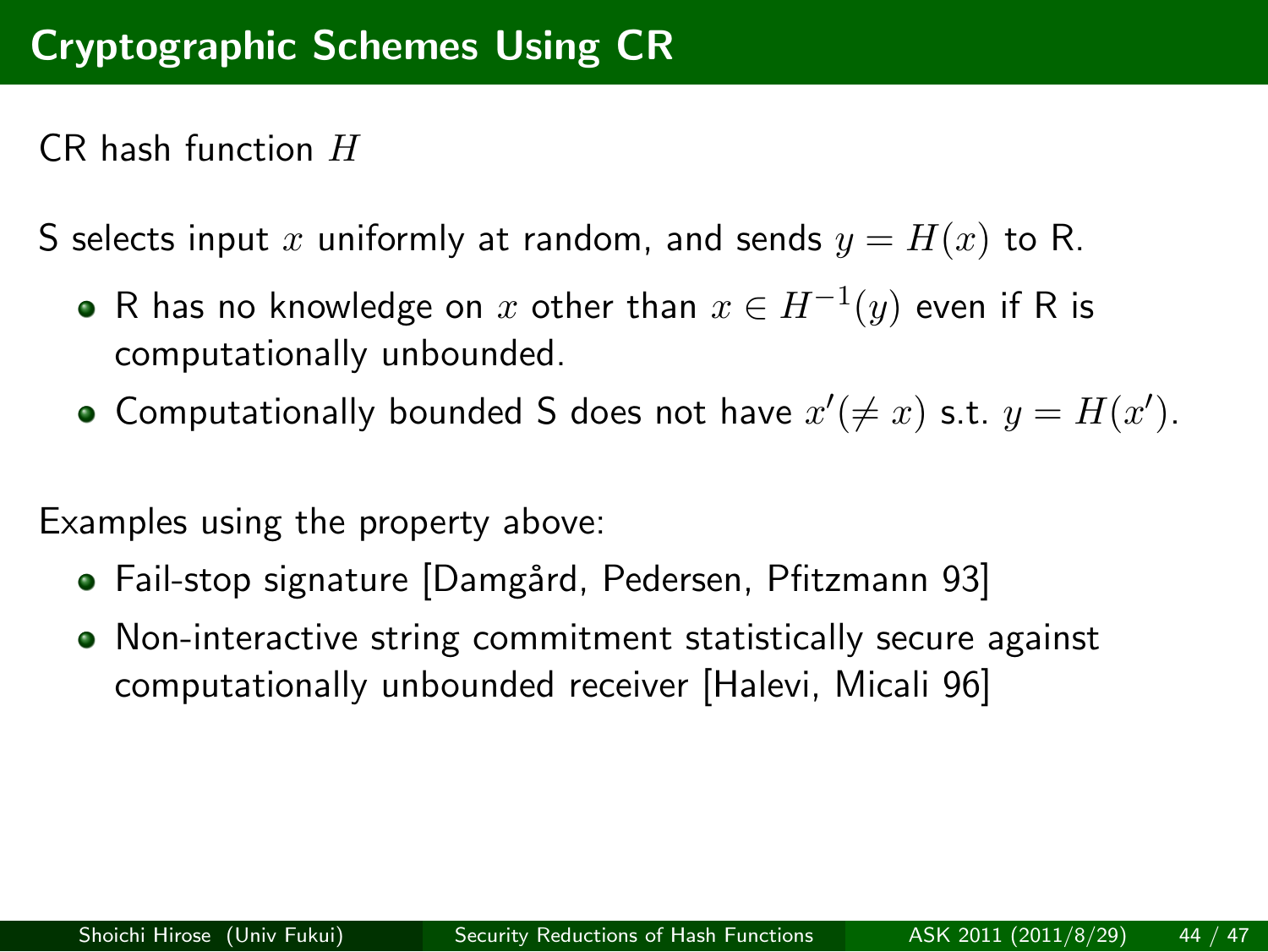#### **Non-interactive string commitment [Halevi, Micali 96]**

 $H: \{0, 1\}^* \to \{0, 1\}^{\ell}$  CR HF  $F = \{f | f : \{0, 1\}^{O(n+\ell)} \rightarrow \{0, 1\}$ *<u>Universal HF</u> family* 

Commit For a committed string  $x \in \{0, 1\}^n$ ,

- S selects uniformly at random  $f \in F$  and  $w \in \{0,1\}^{O(n+\ell)}$ satisfying  $x = f(w)$ .
- $\bullet$  computes  $y = H(w)$ .
- $\bullet$  sends  $f$ ,  $y$  to R.

Open S sends *w* to R.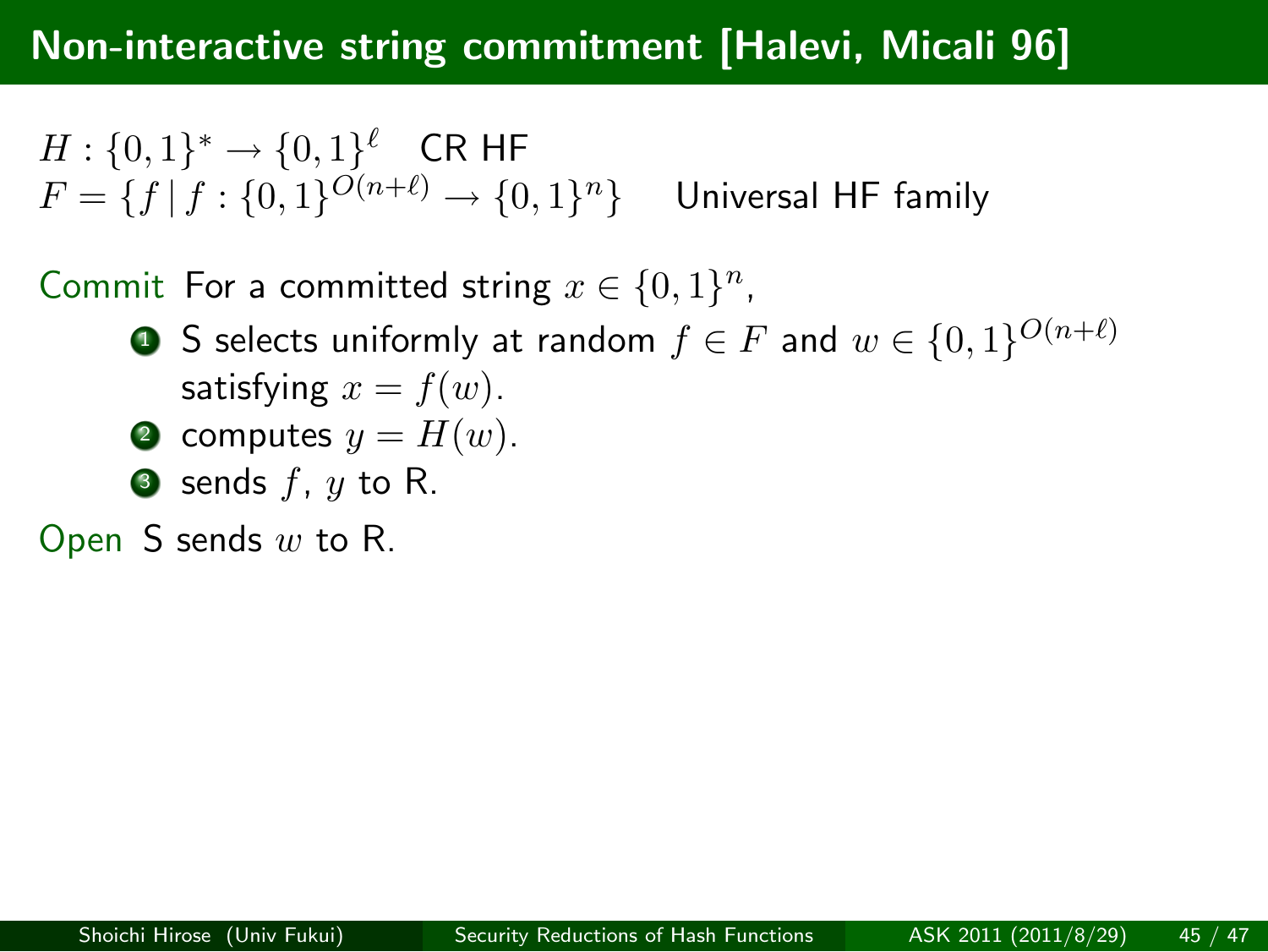#### **Non-interactive string commitment [Halevi, Micali 96]**

Committed string *x* Commit *f* and *y* Open *w*



Statistically secure against computationally unbounded R